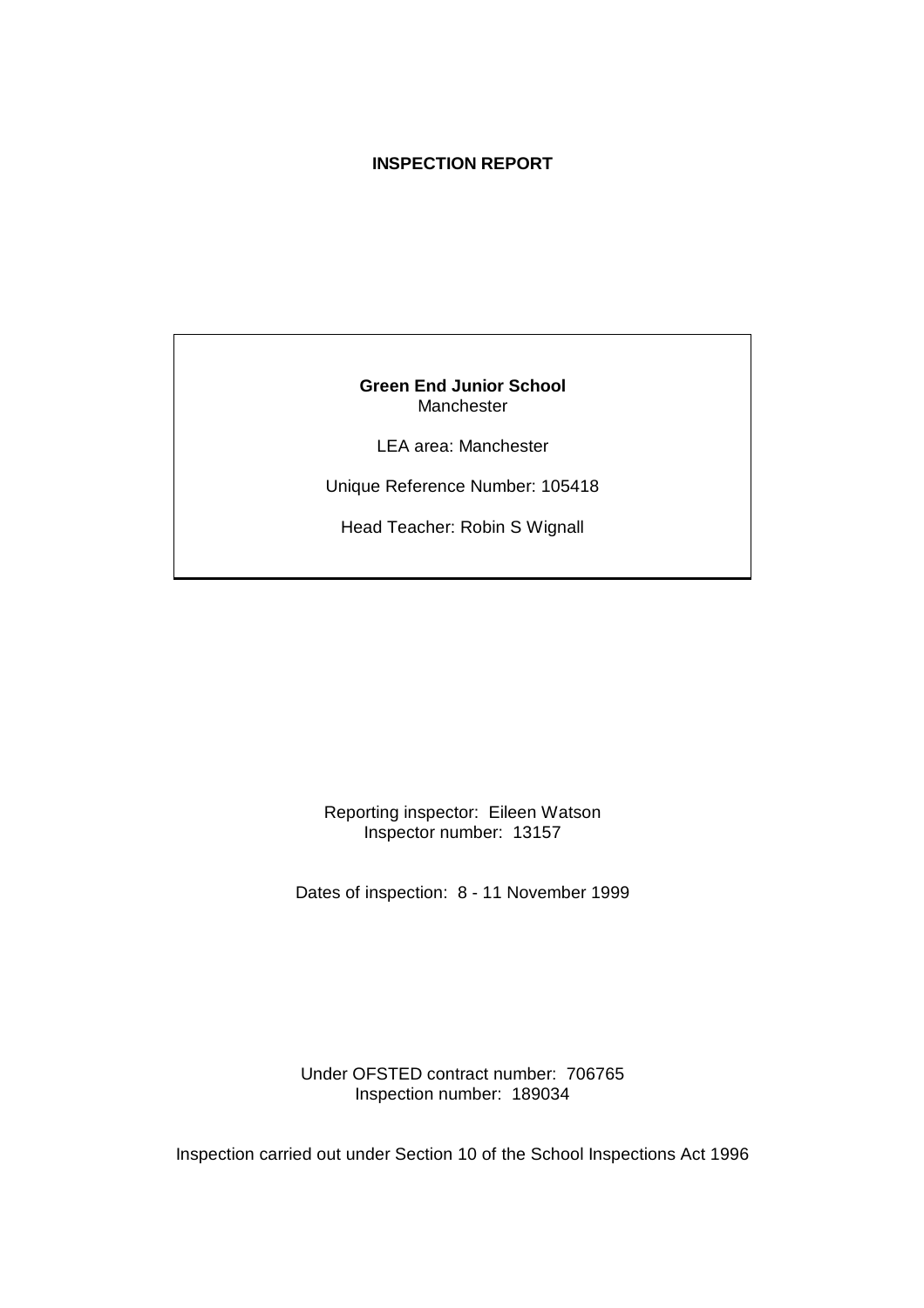This report is Crown Copyright. It may be reproduced in whole or in part for noncommercial educational purposes, provided that all extracts quoted are reproduced verbatim without adaptation and on condition that the source and date thereof are stated. Further copies of this report are obtainable from the school.

Under the School Inspections Act 1996 the school must provide copies of this report and/or its summary free of charge to certain categories of people. A charge not exceeding the full cost of reproduction may be made to others requesting a copy of the full report.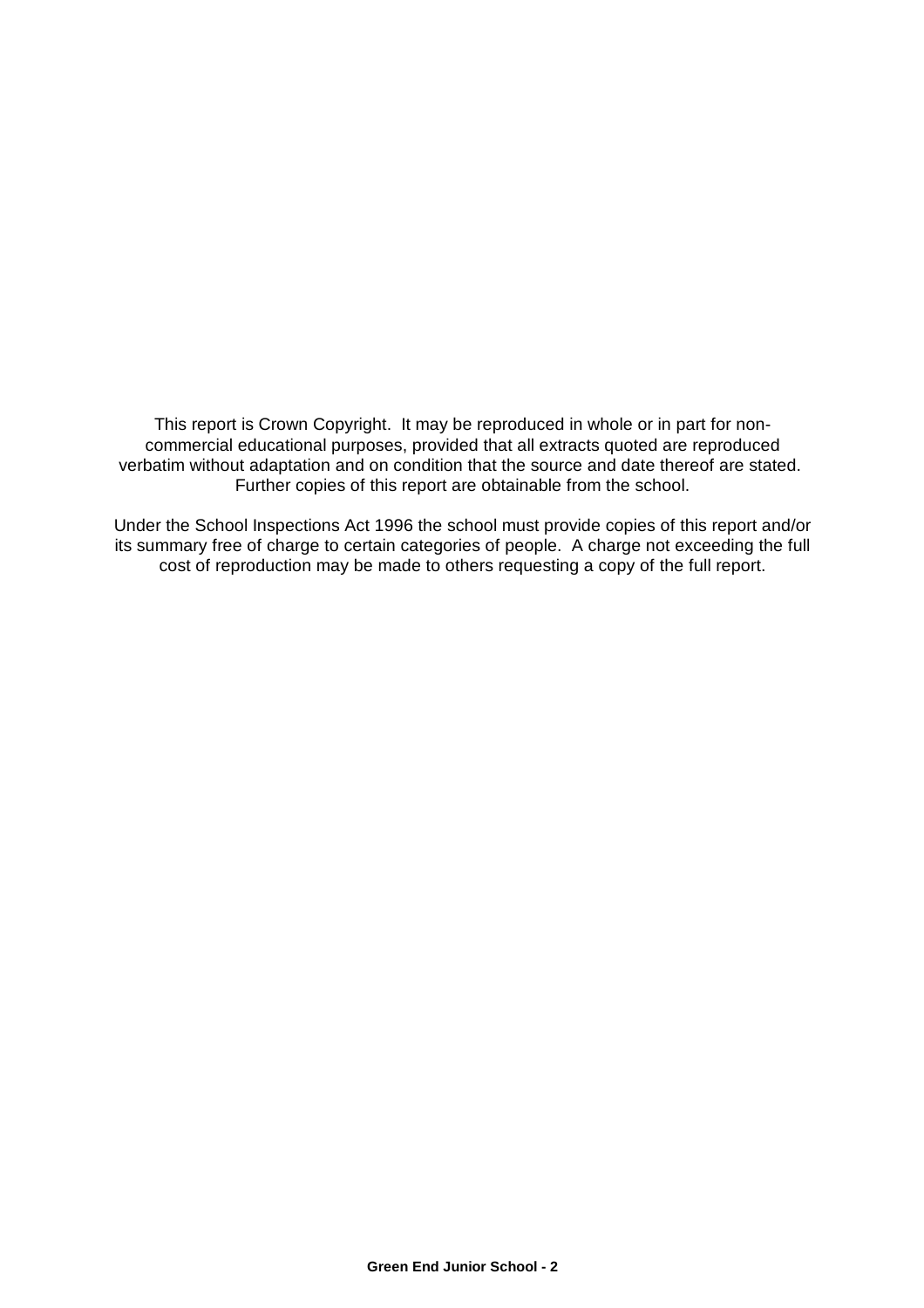## **INFORMATION ABOUT THE SCHOOL**

| Type of school:                                  | Junior                                                  |
|--------------------------------------------------|---------------------------------------------------------|
| Type of control:                                 | County                                                  |
| Age range of pupils:                             | 7 to 11                                                 |
| Gender of pupils:                                | Mixed                                                   |
| School address:                                  | <b>Burnage Lane</b><br>Burnage<br>Manchester<br>M19 1DR |
| Telephone number:                                | 0161 432 4327                                           |
| Fax number:                                      | 0161 432 0861                                           |
| Appropriate authority:                           | Governing Body                                          |
| Name of chair of governors: Mike Green           |                                                         |
| Date of previous inspection: 16 to 19 April 1996 |                                                         |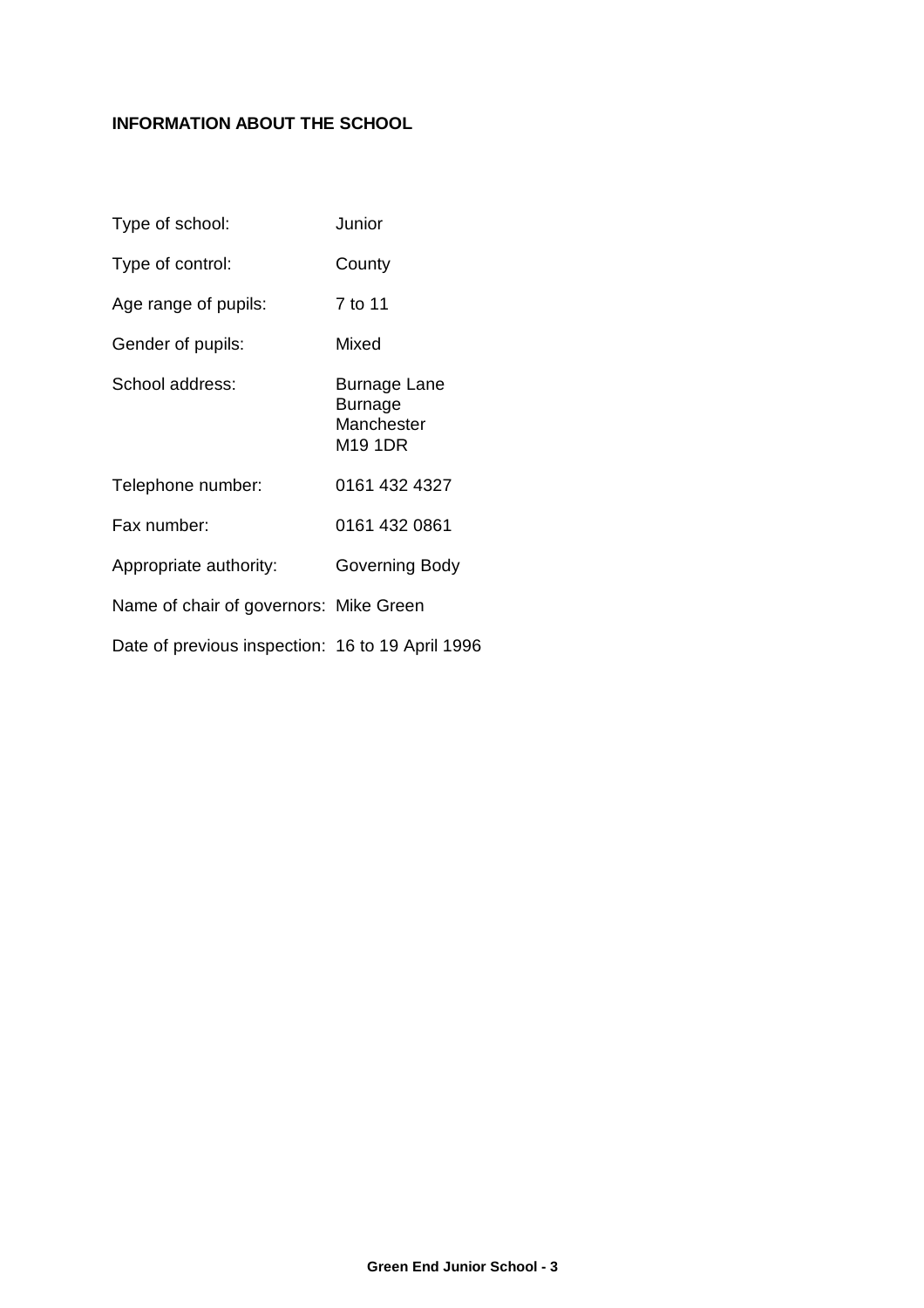## **INFORMATION ABOUT THE INSPECTION TEAM**

| <b>Team members</b>     | <b>Subject responsibilities</b>            | <b>Aspect responsibilities</b>                  |
|-------------------------|--------------------------------------------|-------------------------------------------------|
| Eileen Watson           | <b>Mathematics</b>                         | Attainment & progress                           |
| Registered<br>Inspector | Music                                      |                                                 |
| David Wood              |                                            | Attitudes, behaviour & personal development     |
| Lay Inspector           |                                            | Attendance                                      |
|                         |                                            | Support, guidance & pupils' welfare             |
|                         |                                            | Partnership with parents & the community        |
| David Abrams            | English                                    | Curriculum & assessment                         |
|                         | History                                    | Special educational needs                       |
|                         |                                            | Equality of opportunity                         |
| <b>Tony Birch</b>       | Design & technology                        | Teaching                                        |
|                         | Information & communications<br>technology |                                                 |
|                         | Physical education                         |                                                 |
| Sue Morse               | Science                                    | Leadership & management                         |
|                         | Art                                        | Efficiency of the school                        |
| Yasmin Umarji           | Geography                                  | Spiritual, moral, social & cultural development |
|                         | Religious education                        | Staffing, accommodation & learning resources    |
|                         | English as an additional<br>language       |                                                 |

The inspection contractor was: Bolton Metro

Education Offices PO Box 53 Paderborn House Civic Centre Bolton BL1 1JW Telephone number: 01204 332023

Any concerns or complaints about the inspection or the report should be raised with the inspection contractor. Complaints which are not satisfactorily resolved by the contractor should be raised with OFSTED by writing to:

> The Registrar The Office for Standards in Education Alexandra House 33 Kingsway London WC2B 6SE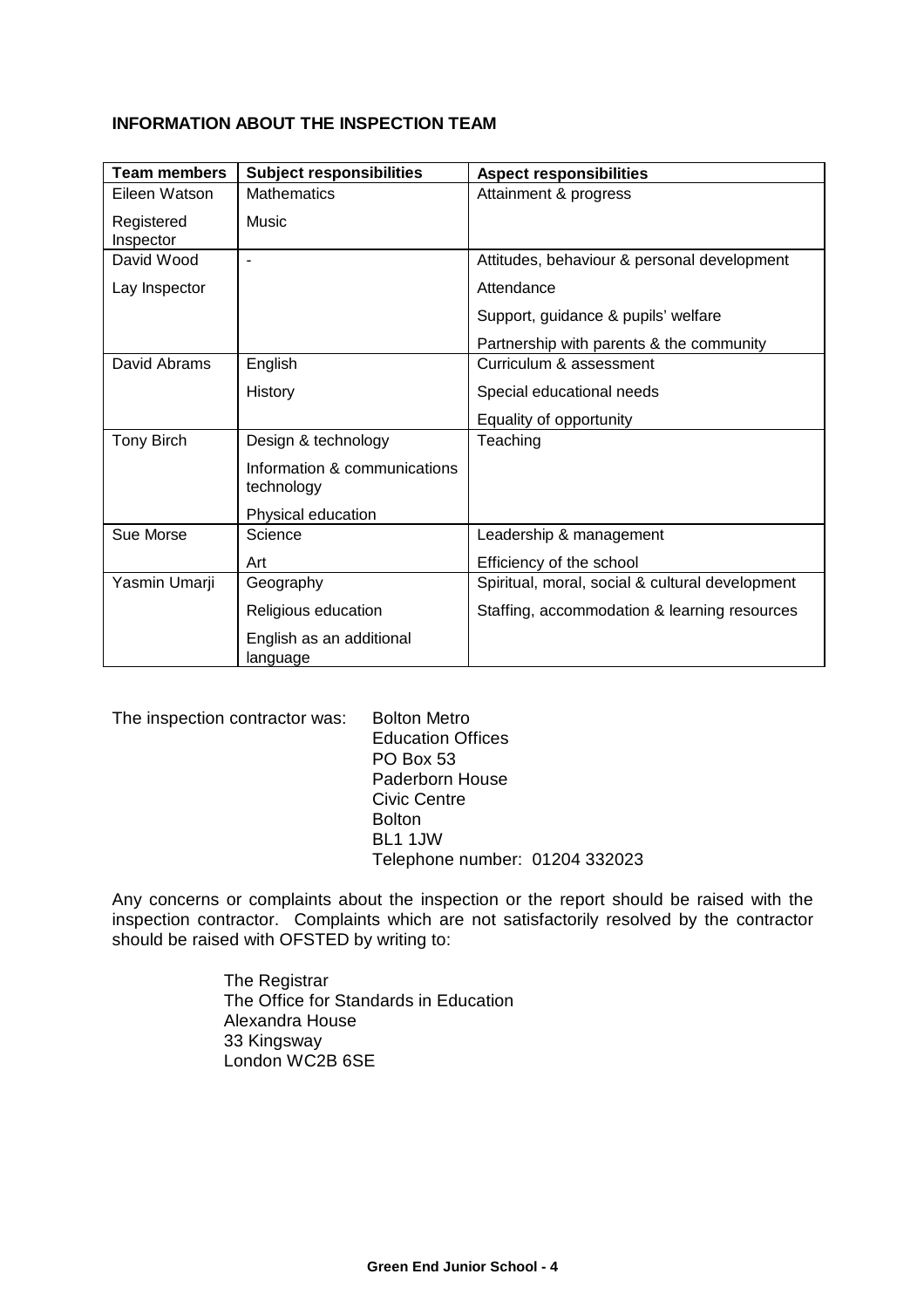## **REPORT CONTENTS**

#### **Paragraph**

#### **MAIN FINDINGS**

What the school does well Where the school has weaknesses How the school has improved since the last inspection Standards in subjects Quality of teaching Other aspects of the school The parents' views of the school

#### **KEY ISSUES FOR ACTION**

#### **INTRODUCTION**

| Characteristics of the school | $1 - 4$ |  |
|-------------------------------|---------|--|
| Key indicators                |         |  |

#### **PART A: ASPECTS OF THE SCHOOL**

#### **Educational standards achieved by pupils at the school**

| Attainment and progress                       | $5 - 9$   |
|-----------------------------------------------|-----------|
| Attitudes, behaviour and personal development | $10 - 13$ |
| Attendance                                    | 14        |

#### **Quality of education provided**

| Teaching                                                  | $15 - 22$ |
|-----------------------------------------------------------|-----------|
| The curriculum and assessment                             | $23 - 32$ |
| Pupils' spiritual, moral, social and cultural development | $33 - 37$ |
| Support, guidance and pupils' welfare                     | $38 - 41$ |
| Partnership with parents and the community                | $42 - 46$ |
|                                                           |           |

## **The management and efficiency of the school**

| Leadership and management                      | 47 - 52   |
|------------------------------------------------|-----------|
| Staffing, accommodation and learning resources | $53 - 58$ |
| The efficiency of the school                   | $59 - 64$ |

#### **PART B: CURRICULUM AREAS AND SUBJECTS**

| English, mathematics and science | 65 - 89  |
|----------------------------------|----------|
| Other subjects or courses        | 90 - 134 |

## **PART C: INSPECTION DATA**

| Summary of inspection evidence | 135 - 138 |  |
|--------------------------------|-----------|--|
| Data and indicators            |           |  |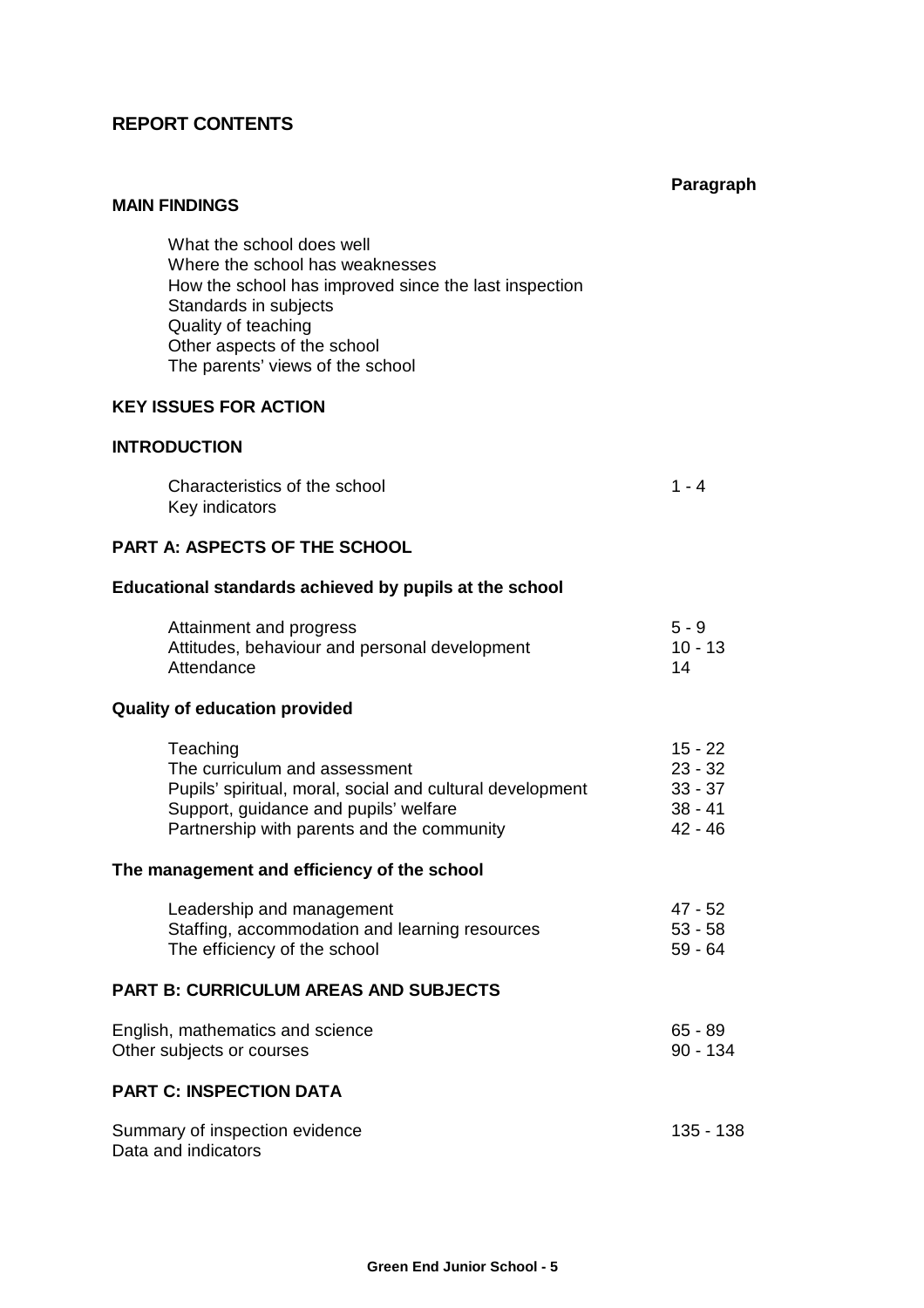#### **MAIN FINDINGS**

#### **What the school does well**

- •. Communication with parents is good.
- •. Staff development is good.
- •. Teachers and support staff are very conscientious, work together well and successfully provide a caring, secure and attractive learning environment for pupils.
- •. The school successfully encourages good behaviour in and around school and promotes racial harmony.
- •. A whole-school commitment to raising standards is having a positive effect.
- •. There are good relationships throughout the school.
- •. Good provision is made to help pupils develop socially, morally and culturally.
- •. The school promotes positive attitudes to work most pupils co-operate and work well together.
- •. There is good special needs provision, especially for pupils withdrawn from class.
- •. Financial control is very good.
- •. There are very good administrative procedures in place.

#### **Where the school has weaknesses**

- I. Although standards are improving in mathematics, writing and information and communications technology, they are below what is expected for eleven-year-olds.
- II. The school improvement plan does not effectively support strategic planning owing to lack of long-term targets.
- III. There are weaknesses in teaching in some subjects, especially where there is limited written guidance for teachers, and in some classes where behaviour management is less effective.
- IV.There is a lack of effective assessment procedures.
- V. Statutory requirements are not fulfilled in collective worship and in the provision of the parents' brochure.

The weaknesses are outweighed by what the school does well and they will form the basis of the governors' action plan, which will be sent to all parents and guardians of pupils at the school.

#### **How the school has improved since the last inspection**

The school has made satisfactory progress in its planned programme of improvement, with the exception of elements of design and technology.

- VI.The use of grammar and punctuation is now satisfactory. However, the use of the school's handwriting scheme is inconsistent and, therefore, still unsatisfactory.
- VII. There is satisfactory progress in using and applying mathematics within the numeracy strategy, but it is limited in other areas of the curriculum.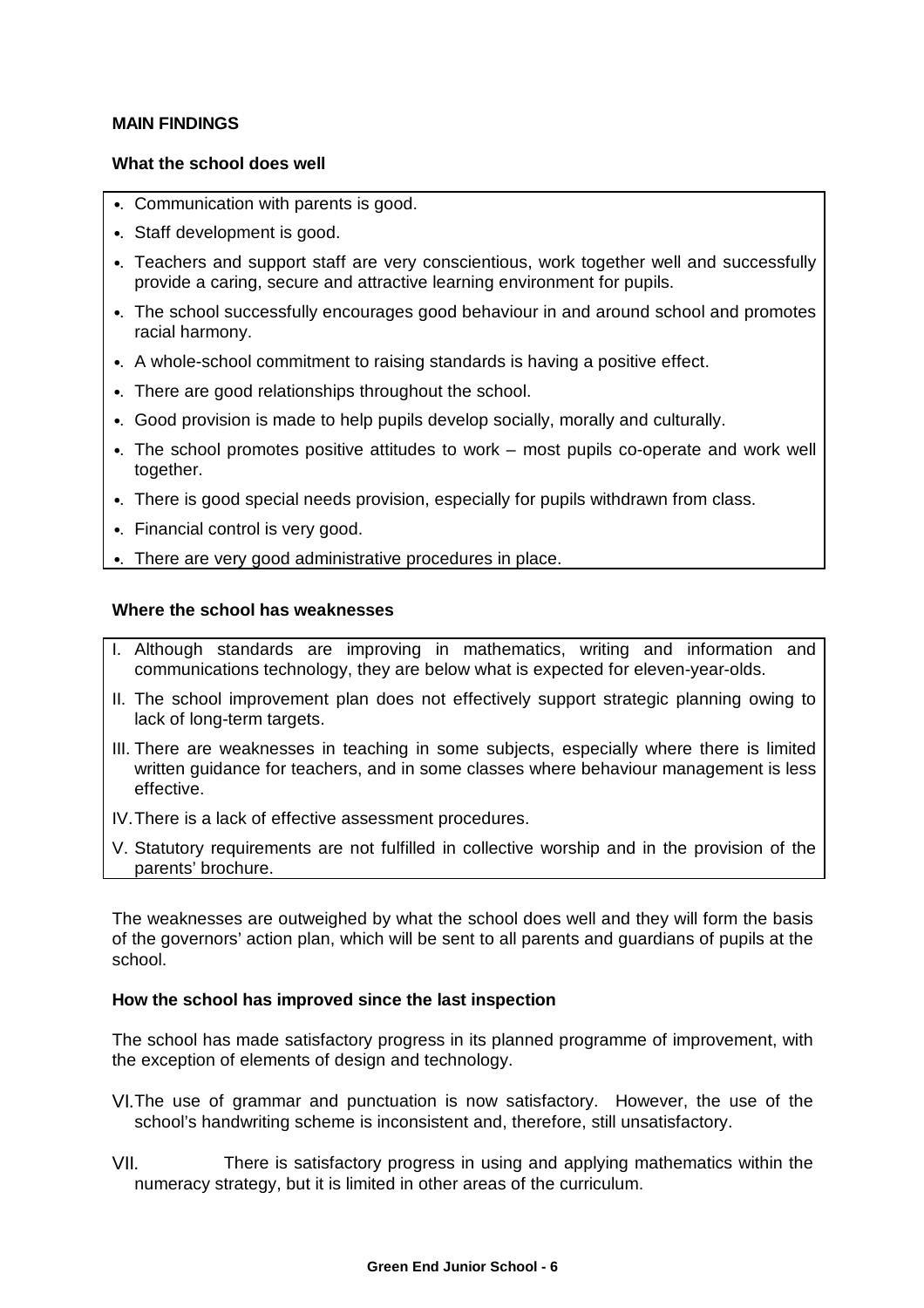- VIII. The school improvement plan has not placed sufficient emphasis on the elements of design and technology identified in the OFSTED action plan and unsatisfactory progress has been made.
- IX.Overall, the curriculum framework is satisfactory. There is effective long-term and medium-term planning.
- X. There are appropriate links to National Curriculum levels with planned assessment opportunities. Satisfactory progress has been made since the last inspection.

#### **Standards in subjects**

This table shows the standards achieved by 11 year olds in 1999 based on the National Curriculum tests:

|                 |                      |                      | .                  |   |
|-----------------|----------------------|----------------------|--------------------|---|
| Performance in: | <b>Compared with</b> | <b>Compared with</b> | well above average | A |
|                 | all schools          | similar schools      | above average      | в |
| English         |                      |                      | average            |   |
| Mathematics     |                      |                      | below average      | D |
| Science         |                      |                      | well below average | F |

**Key** well above average above average A B below average D well below average E

Inspection findings show continuing improvement and overall standards in English are in line with the expected attainment levels for eleven-year-olds except in writing. In science pupils' attainment is in line with national expectations for the majority of pupils. Standards in mathematics are in line with national expectations for the majority of eleven-year-olds, but a significant number of pupils do not attain the expected standard. However, they have made good progress in mental mathematics. Standards in information and communications technology are below national expectations for eleven-year-olds. Standards in religious education are in line with the expectations of the local agreed syllabus.

#### **Quality of teaching**

| Teaching in:                              |              |
|-------------------------------------------|--------------|
| English                                   | Good         |
| <b>Mathematics</b>                        | Good         |
| Science                                   | Satisfactory |
| Information and communications technology | Satisfactory |
| Religious education                       | Satisfactory |
| Other subjects                            | Satisfactory |

There is good teaching in half of the English and mathematics lessons. Mental mathematics is a strong feature of lessons and is taught well. Overall, teaching in science and religious education is satisfactory. In information and communications technology weaknesses are related to teachers' expertise. Teaching in the foundation subjects is good when there are detailed schemes of work to help teachers, such as in music. It is unsatisfactory when there is little to guide teachers in their short-term planning. Teaching is also unsatisfactory in some classes and some sets when managing pupils' behaviour affects the progress of work.

*Inspectors make judgements about teaching in the range: excellent; very good; good; satisfactory; unsatisfactory; poor; very poor. 'Satisfactory' means that strengths outweigh any weaknesses.*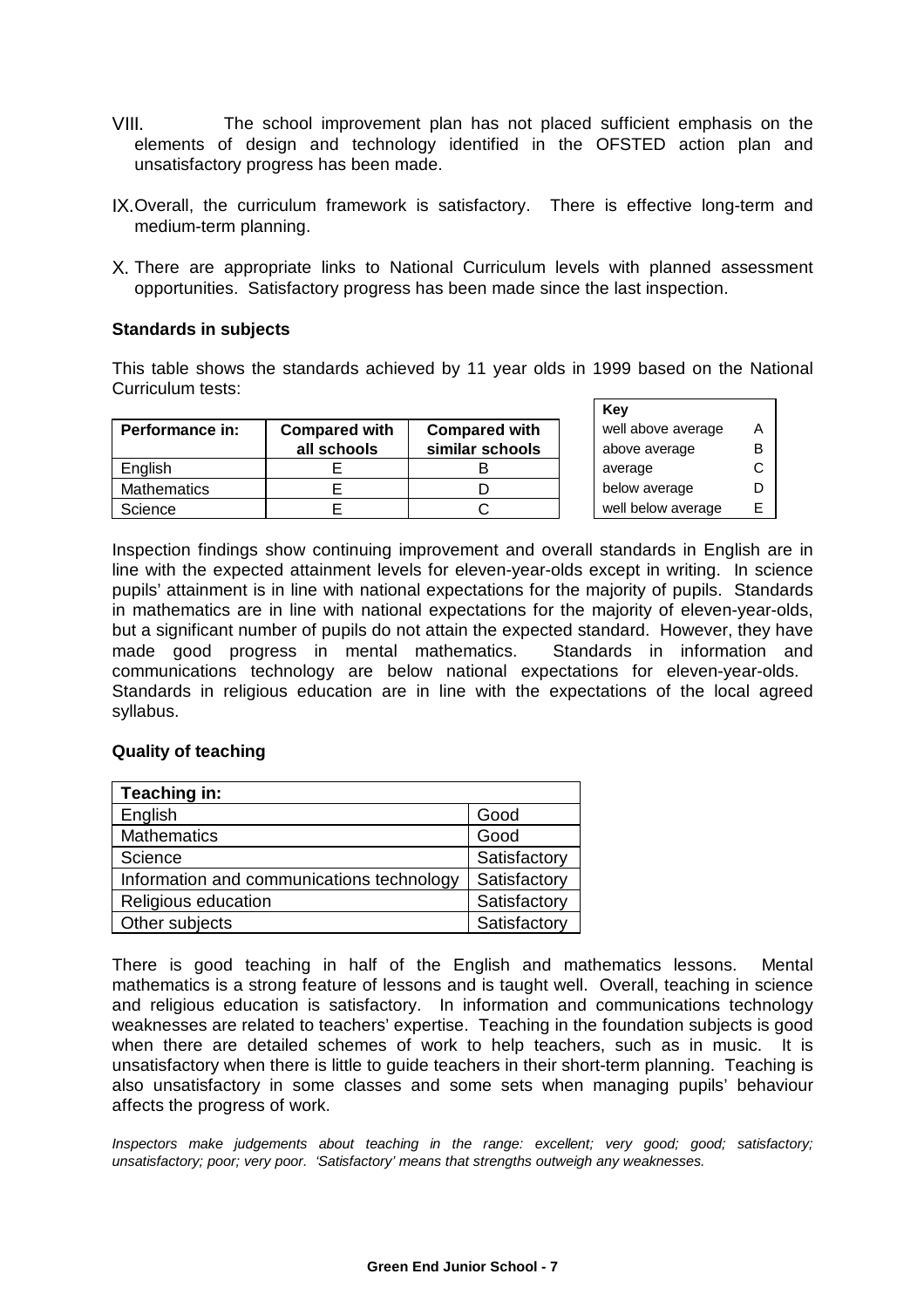#### **Other aspects of the school**

| <b>Aspect</b>                            | <b>Comment</b>                                                                                                                           |
|------------------------------------------|------------------------------------------------------------------------------------------------------------------------------------------|
| Behaviour                                | The great majority of pupils behave well and relationships<br>throughout the school are very good.                                       |
| Attendance                               | There has been a great improvement in the past year, but an<br>even stronger performance is held back by holidays taken in<br>term time. |
| Ethos*                                   | A strength of the school. The school has created a caring,<br>friendly, secure and attractive learning environment for its<br>pupils.    |
| Leadership &                             | The head teacher, staff and governors are committed to raising                                                                           |
| management                               | standards and the development of each child within a broad and                                                                           |
|                                          | balanced curriculum.<br>Strategic planning is an area for<br>improvement.                                                                |
| Curriculum                               | Broad and balanced, enhanced by extra-curricular activities and<br>modern foreign languages. Assessment is not effective.                |
| Pupils with special<br>educational needs | Good provision, especially in small groups. Individual education<br>plans are detailed and helpful.                                      |
| Spiritual, moral, social                 | The diverse and rich experiences being offered to pupils                                                                                 |
| & cultural development                   | enhances and promotes their social, moral and cultural                                                                                   |
|                                          | development. However, there are too few opportunities for                                                                                |
|                                          | spiritual development.                                                                                                                   |
| Staffing, resources &                    | Effective staff development, satisfactory use of resources, good                                                                         |
| accommodation                            | internal use of accommodation although outside is in a poor<br>state of repair.                                                          |
| Value for money                          | Satisfactory.                                                                                                                            |

\*Ethos is the climate for learning: attitudes to work, relationships and the commitment to high standards

## **The parents' views of the school**

| What most parents like about the school |                                                                     | What some parents are not happy about |                      |
|-----------------------------------------|---------------------------------------------------------------------|---------------------------------------|----------------------|
| part in school life.                    | XI. They are encouraged to play an active                           | XV.                                   | Some parents are not |
| XII.<br>standard of work.               | They believe the school<br>enables their children to achieve a good | XVI.<br>do at home.                   | Some parents are not |
| XIII.<br>just daily lessons.            | The school encourages<br>children to become involved in more than   |                                       |                      |
| XIV.                                    | Their children like school.                                         |                                       |                      |

Inspectors' judgements support parents' positive views. Inspectors do not support their views about work at home: the school provides regular homework which helps pupils with their learning. A small number of pupils are occasionally disruptive in class but the standard of behaviour in and around school is good.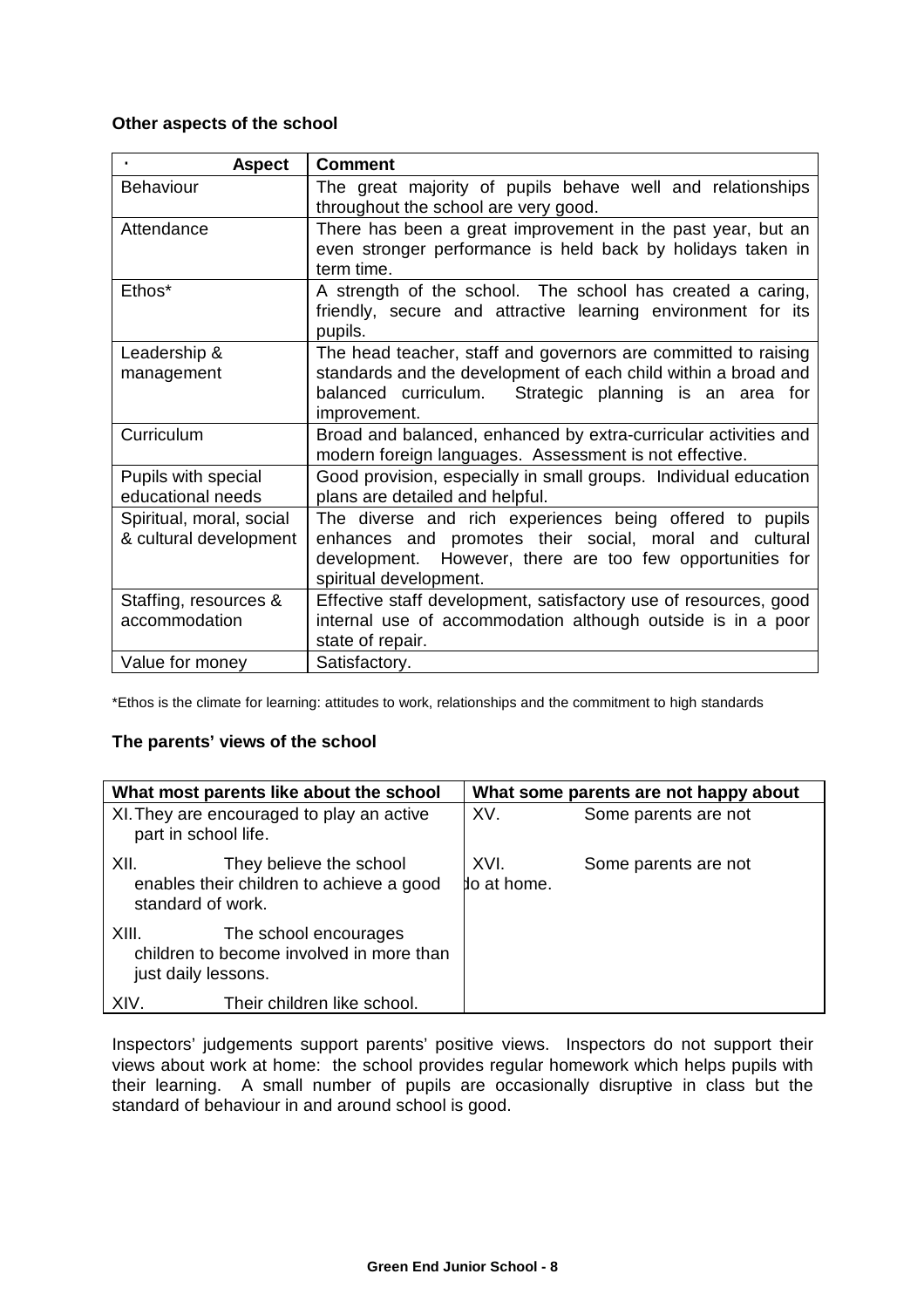#### **KEY ISSUES FOR ACTION**

## **In order to continue to raise standards in English, mathematics and information and communications technology (ICT) the school should:**

- ♦. develop further guided reading and writing in English *(paragraph 73)*
- ♦. provide planned opportunities for reading and writing across the curriculum, thereby reducing the reliance on worksheets (science, RE, geography and history) *(paragraphs 9, 20, 23, 83, 100, 114, 118)*
- ♦. implement the handwriting policy consistently across the school *(paragraphs 68, 72)*
- ♦. make effective use of plenary sessions in English and mathematics *(paragraphs 21, 72, 80)*
- ♦. continue the implementation of the school ICT strategy and the National Numeracy Strategy *(paragraphs 79, 95)*
- ♦. use the ICT suite more often to develop skills in other subjects, in particular literacy, numeracy and science *(paragraphs 94, 89)*

#### **Improve the quality of teaching by:**

- ♦. continuing the planned staff in-service training programme for ICT, numeracy and behaviour management *(paragraphs 54, 80)*
- ♦. monitoring classroom practice to ensure a consistent approach to the school's behaviour management policy *(paragraph 19)*
- ♦. improving teachers' knowledge and expertise in ICT, mathematics, art and design and technology *(paragraphs 78, 93, 103, 109)*
- ♦. developing the use of day-to-day assessment *(paragraphs 21, 72, 78, 80, 85)*
- $\bullet$ . providing feedback to pupils about their work consistent implementation of school marking policy *(paragraphs 30, 78, 79, 93, 104)*
- ♦. developing appropriate short-term planning to identify learning objectives to meet the learning needs of groups of pupils *(paragraphs 28, 72, 86)*

#### **Develop an assessment strategy which helps teachers to make informed judgements about pupils' attainment by:**

- ♦. developing portfolios and moderating work together to demonstrate examples of levels in the core subjects *(paragraph 31)*
- ♦. identifying areas of weakness within National Curriculum levels and planning appropriate units of work from this analysis *(paragraphs 28, 87, 96)*
- ♦. using internal assessment information to set curricular targets for pupils across and within sets *(paragraphs 28, 31, 80, 87)*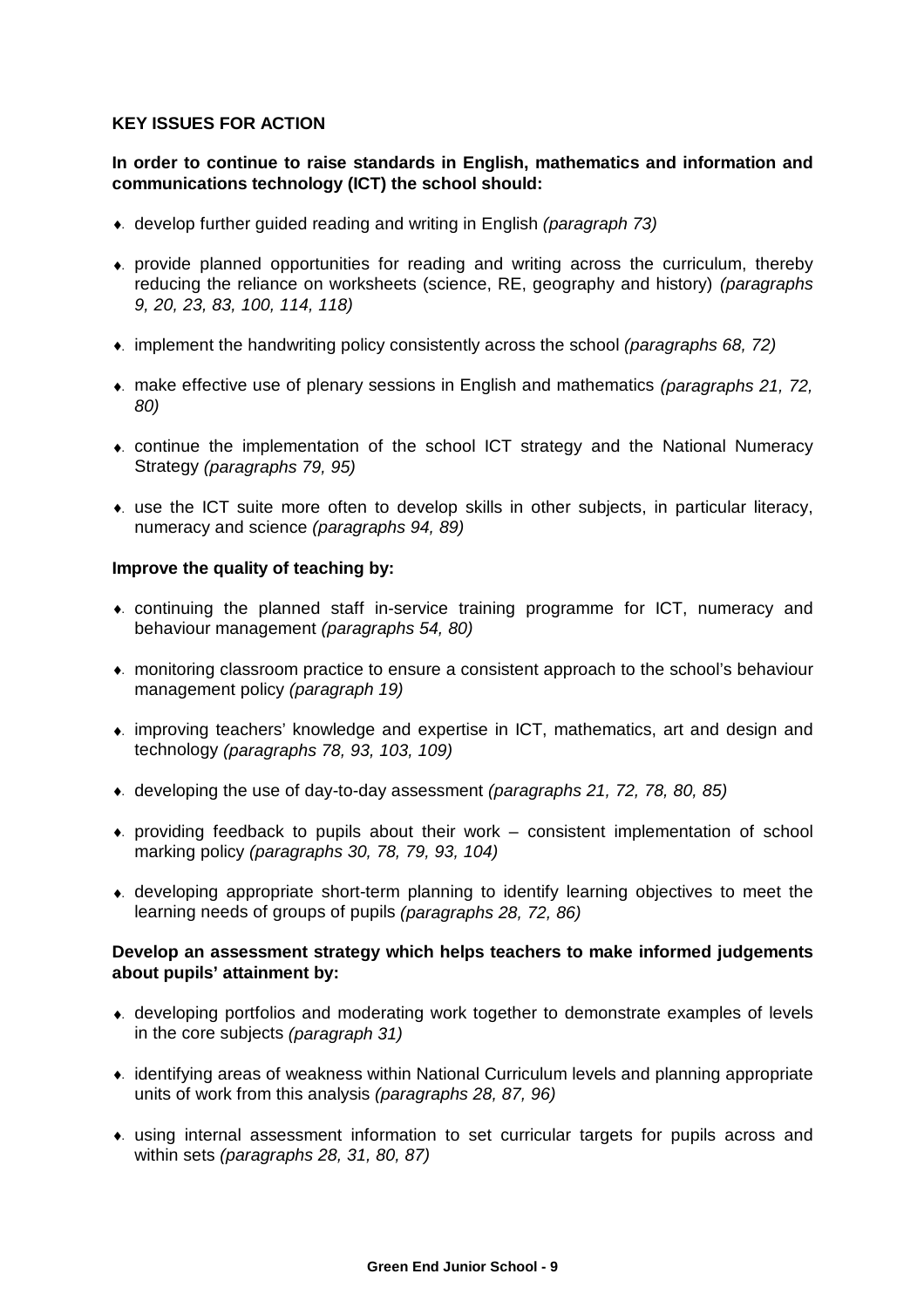#### **Improve the school improvement plan by:**

- ♦. linking the curriculum action plans devised by staff teams to the plan *(paragraph 49)*
- $\bullet$ . ensuring that the targets set are specific, measurable and within a time scale *(paragraph 49)*
- ♦. ensuring that strategies used to meet the targets are clearly defined, including clear procedures for regularly monitoring and evaluating the targets set *(paragraph 49)*

**The governors should fulfil their statutory responsibility to provide a current school prospectus** *(paragraph 52)*

#### **INTRODUCTION**

#### **Characteristics of the school**

- 1. Green End Junior School is situated south of Manchester city centre, sharing its site with a separate infant school. The area surrounding the school is a mixture of local authority housing for rent and owner occupied houses. Most of the pupils come from local authority housing. There is high unemployment in the area and during the last few years many elderly tenants have been replaced by families with younger children.
- 2. The school currently has 274 pupils on roll with slightly more girls than boys. There has been a slight fall in numbers recently reflecting changes in the birth rate. The school has 55 pupils on its register of special educational need; one pupil has a statement of special educational need. Half the pupils qualify for free school meals and approximately 25 pupils receive support from the ethnic minority achievement service. The school has 51 pupils who come from homes where English is not the first language.
- 3. There are nine classes, two of which are mixed ages in Year 3 and Year 4, whilst Year 5 and Year 6 are all in mixed age classes with setting for core subjects in English, mathematics and science.
- 4. The school's priorities are identified in the school improvement plan which includes:
	- •. Implementation of the literacy strategy
	- •. Implementation of the numeracy strategy
	- •. Information and communications technology (ICT) developing curriculum links and the use of the ICT suite
	- •. Design and technology student links
	- •. Geography Europe and developing links with modern foreign languages
	- •. Parental links
	- •. Internal decorating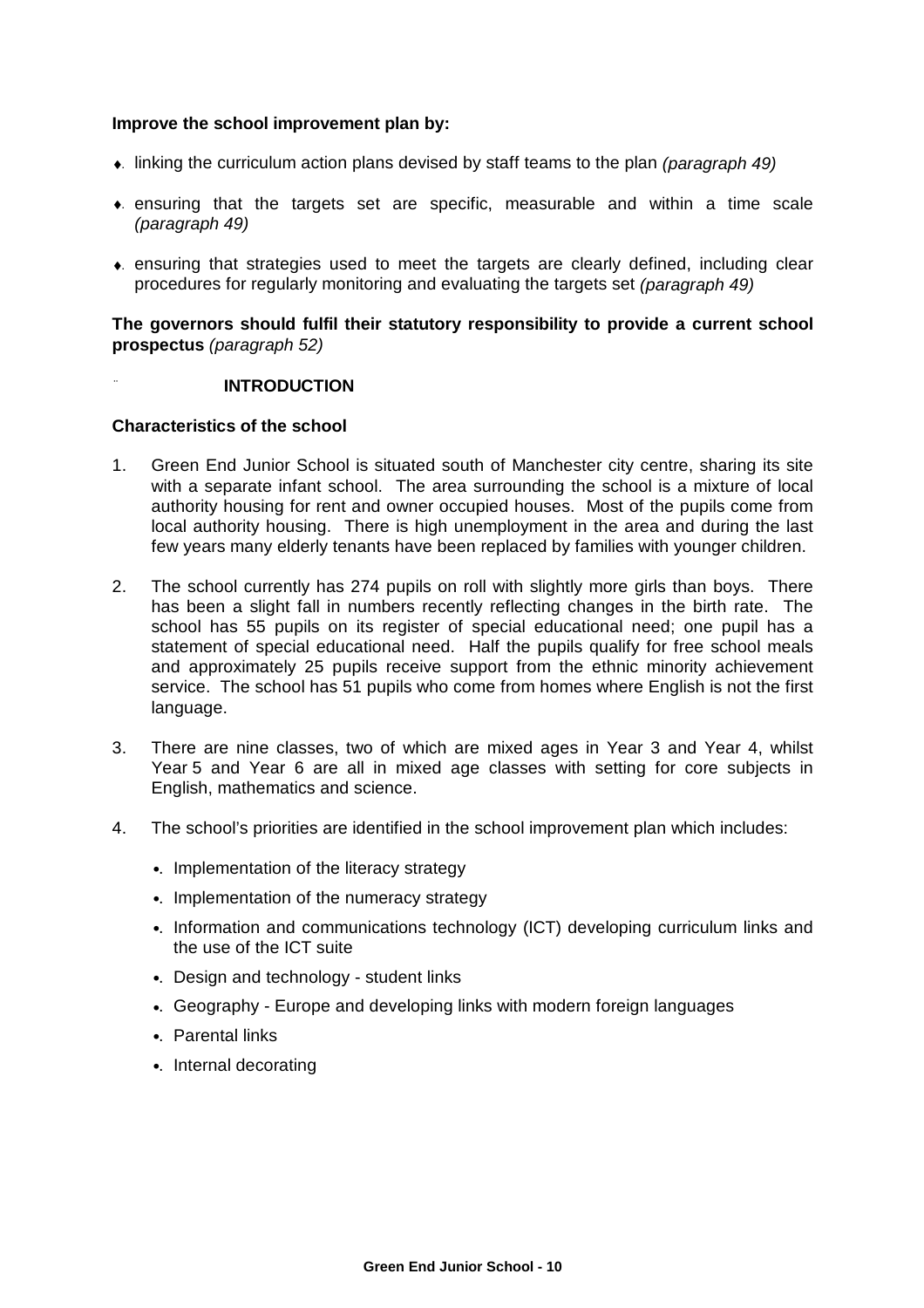# **Key indicators<sup>1</sup>**

Number of registered pupils in final year of Key Stage 2 for latest reporting year:

| ear | $\sqrt{2}$ | $\bigcap_{n=1}^{\infty}$ | tal |
|-----|------------|--------------------------|-----|
|     |            |                          | יי  |

| National Curriculum test results |          | English | <b>Mathematics</b> | Science |
|----------------------------------|----------|---------|--------------------|---------|
| Number of pupils<br><b>Boys</b>  |          | 21      |                    | 23      |
| at NC Level 4                    | Girls    | 22      | 20                 | 24      |
| or above                         | Total    | 43      | 37                 |         |
| Percentage at NC                 | School   | 60 (60) | (40)               | 65 (68) |
| Level 4 or above                 | National | 70 (65) | (58)<br>69         | 78 (69) |

| <b>Teacher Assessments</b> |             | English | <b>Mathematics</b> | Science |
|----------------------------|-------------|---------|--------------------|---------|
| Number of pupils           | <b>Boys</b> |         |                    | 26      |
| at NC Level 4              | Girls       |         | つつ                 | 24      |
| or above                   | Total       | 48      | 43                 | 50      |
| Percentage at NC           | School      | 66      | 59                 | 69      |
| Level 4 or above           | National    | 68 (63) | 69 (64)            | 75 (69) |

 $1$  Percentages in parentheses refer to the year before the latest reporting year

## **Attendance**

\_\_\_\_\_\_\_\_\_\_\_\_\_\_\_\_\_\_\_\_\_\_\_\_\_

| Percentage of half days         |              |                           | %    |
|---------------------------------|--------------|---------------------------|------|
| (sessions) missed through       | Authorised   | School                    | 11.5 |
| absence for the latest complete | Absence      | National comparative data | 5.7  |
| reporting year:                 | Unauthorised | School                    | 0.1  |
|                                 | Absence      | National comparative data | 0.5  |

## **Exclusions**

| Number of exclusions of pupils |              | Number |
|--------------------------------|--------------|--------|
| (of statutory school age)      | Fixed period |        |
| during the previous year:      | Permanent    |        |

## **Quality of teaching**

Percentage of teaching observed which is:

|                        | %     |
|------------------------|-------|
| Very good or better    | 7.81  |
| Satisfactory or better | 82.81 |
| Less than satisfactory | 17.19 |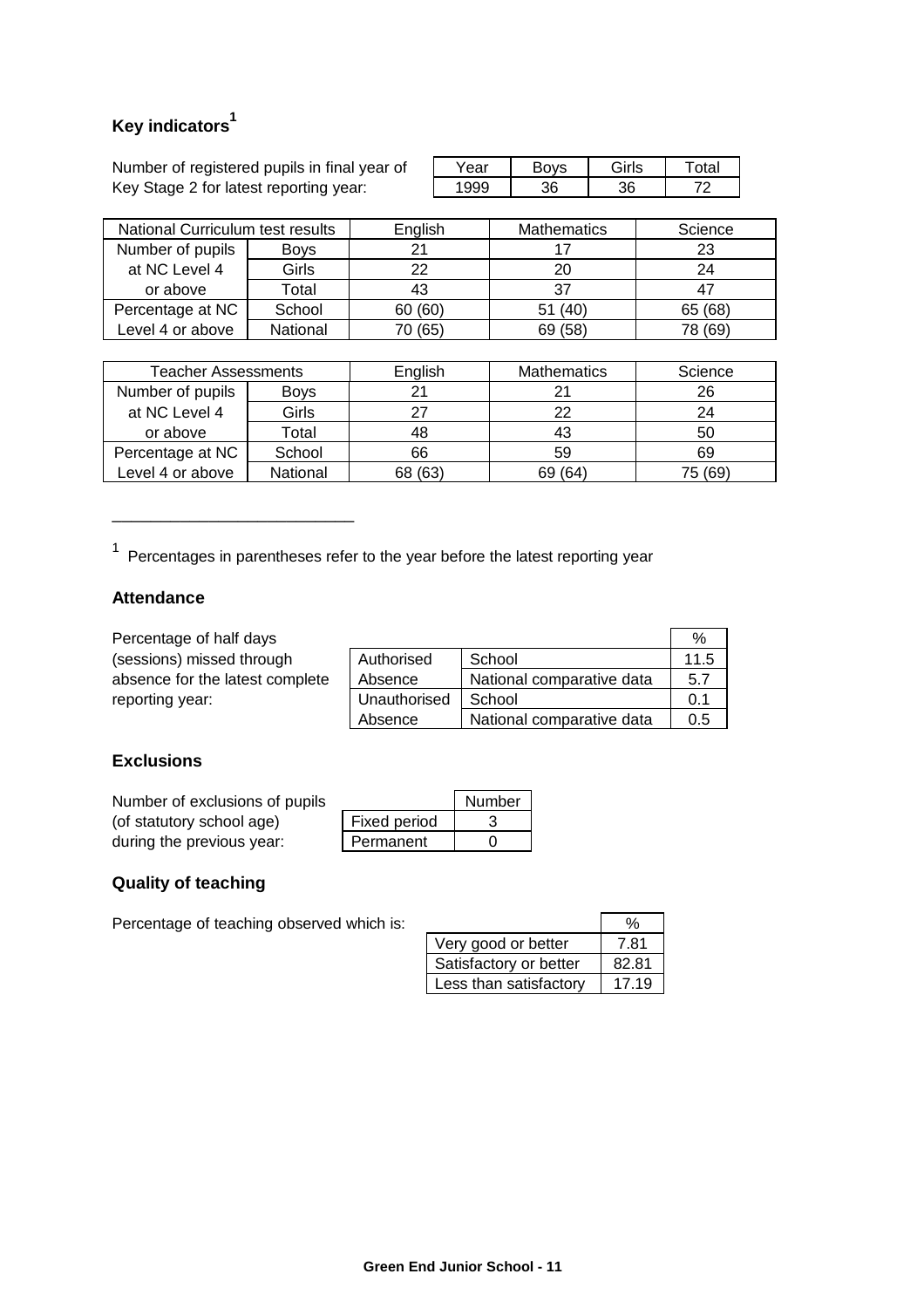# **PART A: ASPECTS OF THE SCHOOL**

## **EDUCATIONAL STANDARDS ACHIEVED BY PUPILS AT THE SCHOOL**

#### **Attainment and progress**

- 1. Overall attainment on entry is generally below that expected of seven-year-olds, in particular in English. At the end of Key Stage 2 attainment is below that expected of eleven year-old pupils in writing and mathematics. In reading, speaking and listening and in science it is in line with national expectations. The 1999 national tests show pupils' attainment in English, mathematics and science below the national averages in these subjects. When compared with those in similar schools, pupils do better in English and as well as them in science. They are below them in mathematics. In mathematics pupils can measure accurately using millimetres; they know the properties of a range of two-dimensional shapes and can calculate addition, subtraction and multiplication sums using large numbers. They can construct graphs using information gathered in school about attendance. They are developing a wider range of mental strategies and can choose appropriate methods when solving problems. Pupils can talk confidently about their work in science and can discuss the effects of gravity and friction.
- 2. Standards in speaking and listening are satisfactory. Pupils listen attentively and take part in discussions. A range of opportunities to perform to an audience is provided, including assemblies and visits. Pupils enjoy reading and many can read fluently for their age, but some still need help and support in understanding the meaning of text. Standards in writing are below that expected for pupils' ages. Spelling is satisfactory but the development of complex sentence structures and the use of wider vocabulary are underdeveloped.
- 3. Attainment in information and communications technology is below the level expected of eleven year-olds, but nine year-old pupils are achieving the level expected for them. Pupils' attainment in religious education is in line with the expectations in the locally agreed syllabus.
- 4. There are no significant differences between boys and girls across English, mathematics and science. There has been improvement in the school's performance in these subjects over the past three years. The key stage test results for 1999 indicate that the school is maintaining this improvement in English and science with an increase of 10% in mathematics. Inspection evidence shows that the school is continuing to improve, especially in the attainment of pupils in the lower school, Year 3 and Year 4, and that targets set for the upper school (Year 5 and Year 6 pupils) are realistic and challenging for the current eleven-year-olds.
- 5. Progress in lessons for pupils of all abilities in English, mathematics and science is satisfactory. Progress in mathematics lessons is good in the lower school and satisfactory in the upper school. All pupils make good progress over time in the lower school and in some sets in the upper school. In science all pupils make satisfactory progress in gaining understanding of key ideas and applying previous knowledge to new situations. There is limited progress in recording observations and measurements independently owing to over-reliance on worksheets. Pupils with special education needs make good progress, especially in withdrawal groups for reading and writing. Pupils for whom English is an additional language make good progress in English and science lessons. Progress in reading throughout the school is satisfactory, but unsatisfactory in writing. Progress is satisfactory throughout the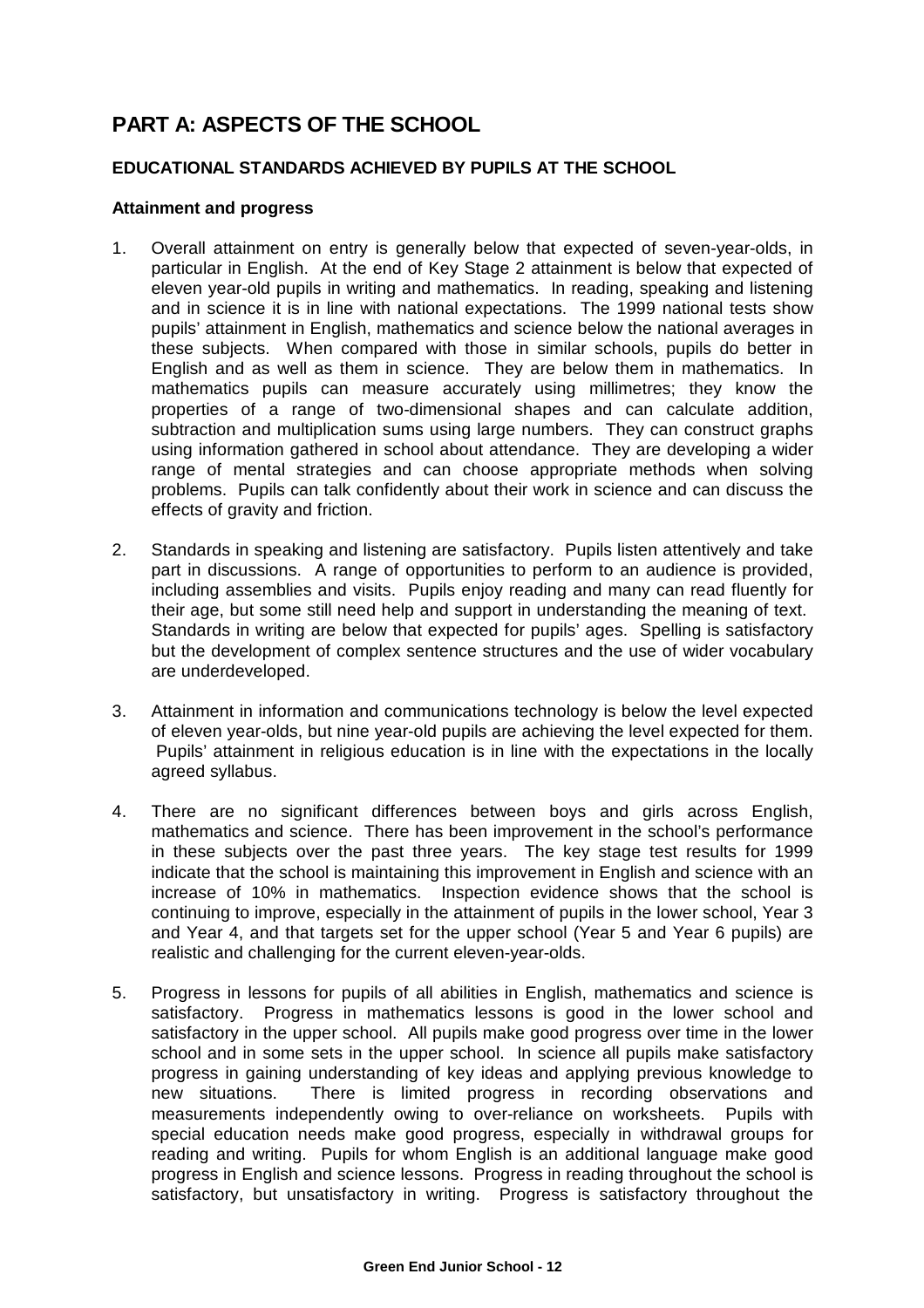school in information and communications technology, particularly in developing a range of skills. Pupils make satisfactory progress in lessons and good progress over time in religious education, particularly in the study of various religions. Progress in art, geography, history, music and physical education lessons is satisfactory. It is satisfactory over time in geography, history, music and physical education, but not in art and design and technology, as there is insufficient guidance and structure to promote the acquisition of skills.

#### **Attitudes, behaviour and personal development**

- 1. The majority of pupils show an interest in their work and can work independently. They also co-operate willingly and some persist with difficult tasks. Most are happy to discuss their opinions and beliefs and to volunteer opinions and experiences when opportunities arise in assemblies and classrooms.
- 2. Behaviour in communal areas and at playtimes is good. Pupils get on well with one another, and this is typical of relationships throughout the school. A minority of pupils occasionally exhibit challenging behaviour in classrooms but this is usually dealt with satisfactorily by most teachers.
- 3. Bullying is not a significant problem. According to parents, on the rare occasions it arises it is dealt with promptly and to their satisfaction. Pupils' attitudes reflect the school's positive approach to cultural diversity, hence promoting racial harmony.
- 4. Opportunities to take responsibility outside the classroom are limited for younger pupils. The older pupils, on the other hand, act as library monitors. This involves reading to the younger pupils and recording the issuing of books. They also help with assemblies. They organise certificates and prizes at the weekly awards assembly. There is a class rota for assembly music, when the pupils choose the music and organise the tapes and records. All pupils are enthusiastic fundraisers for charities and for school funds.

## **Attendance**

1. Attendance in the school year 1998-99 was 90.9%, an improvement of 2.5% over 1997-98. So far this term it has improved further, to 91.03%. Authorised absence, most of which is for holidays, is high. However, this too shows an improving trend. In 1997-98 it was 11.5%, while in 1998-99 it was 7.5%. The class with the best attendance each week is recognised at the awards assembly. The winning class in the inspection week had 96% attendance.

## **QUALITY OF EDUCATION PROVIDED**

## **Teaching**

- 2. Overall the quality of teaching is satisfactory but there are significant weaknesses in some subjects and some classes. This is associated with limited subject knowledge and with ineffective methods and behaviour management. Teaching is satisfactory or better in just over eight out of ten lessons. It is good or very good in a half of these. Good teaching was seen in English and mathematics in half of the lessons observed and in one third of science lessons.
- 3. Where subject knowledge is good, this contributes to the teacher sharing the richness of the subject with the pupils and responding effectively to their ideas, for example in English and mathematics. In one very good information and communications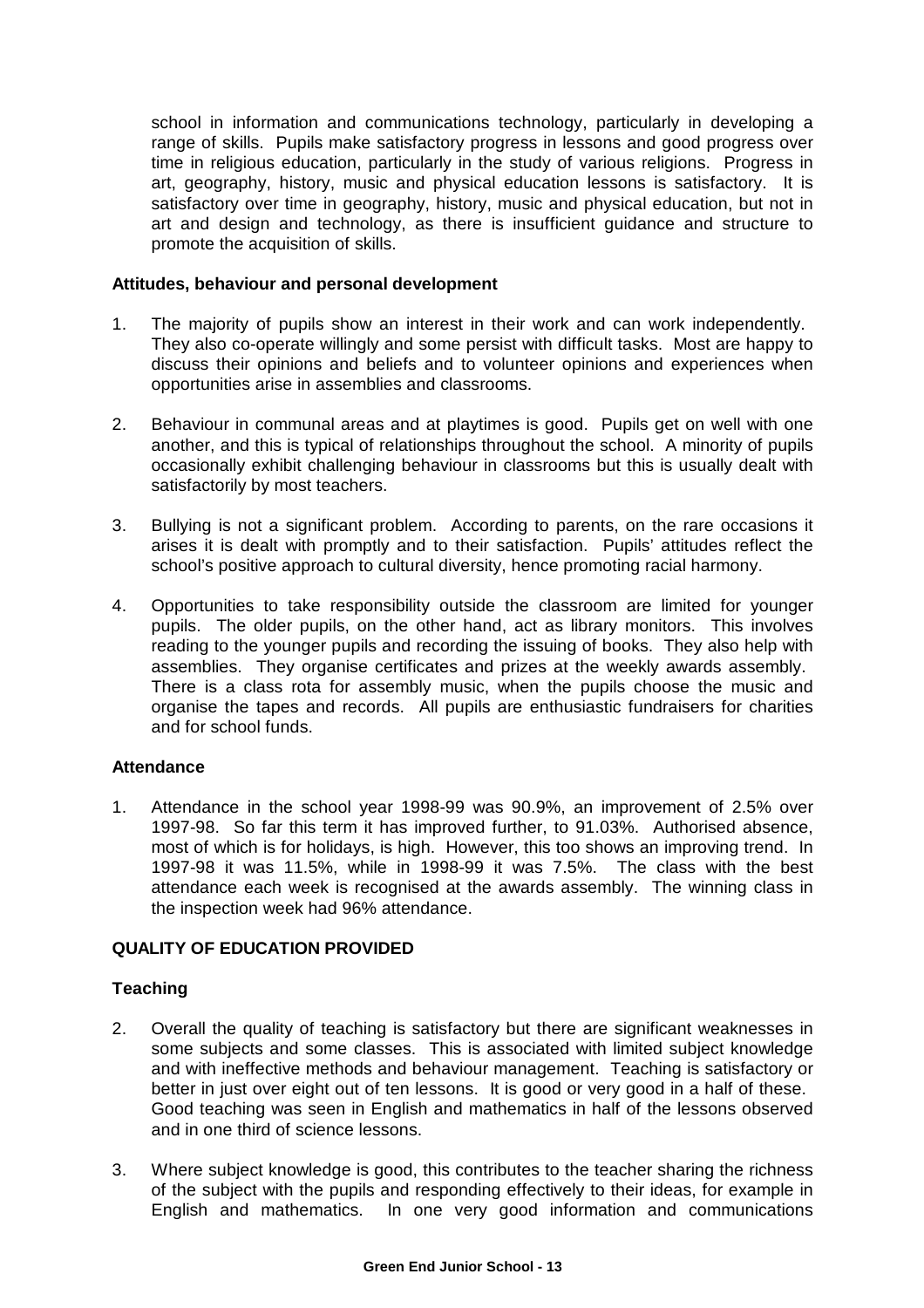technology lesson the teacher was able to explain ideas clearly to the pupils and develop their understanding through asking appropriate questions about how using a computer for an art activity compares with traditional methods. Subject knowledge was an issue in a number of lessons and in some cases leads to inappropriate methods and organisation.

- 4. Teachers' expectations of pupils are satisfactory. Some teachers have a clear view of what they want the pupils to achieve. In other lessons they do not demand work in sufficient amount, or of sufficient quality. For example, in some independent work observed in the literacy hour pupils were unclear what they were to do by the end of the lesson.
- 5. Planning of lessons is effective when teachers have clearly identified what they want the pupils to learn and then share this information with them. The short-term plans for the week of the inspection helped teachers to do this effectively in most classes.
- 6. Behaviour management is unsatisfactory in some lessons. In most lessons inappropriate behaviour is dealt with swiftly and the lesson continues at pace. In other lessons, however, minor misbehaviour results in the lesson slowing pace and the teacher's behaviour management distracts him/her from challenging and motivating teaching and impedes pupils' learning. Where behaviour management strategies are consistent with school policy and positively reinforce good behaviour and when pupils are given clear instructions, they respond well and work with interest and concentration.
- 7. Overall, time and resources are effectively used. In some lessons there is a good pace where pupils' learning is moved forwards quickly when they have learned what the teacher has planned. Sometimes, however, the pace of learning is slow. This is sometimes the result of over-use of worksheets; this practice denies pupils the opportunity to set out their own work and thus develop their own ideas. In some science lessons, for example, pupils do not have opportunities to record their work independently in a variety of ways.
- 8. Day-to-day assessment of pupils' learning is unsatisfactory. Too often pupils' learning in a lesson is unchecked and opportunities to consolidate knowledge are missed. In some lessons where plenary sessions take place they provide an effective way of finding out what pupils have learned or of representing learning in a different form. This use is underdeveloped, however, in both English and mathematics.
- 9. There are some good examples of homework that involve pupils taking home problems and number practice in mathematics and keyword spellings and shared reading in English. Where this involves an active dialogue between teacher, parents and child, this has a positive impact on pupils' learning, for example, the use of the "share books" is particularly effective.

## **The curriculum and assessment**

1. The curriculum is broad and balanced and covers all subjects of the National Curriculum and religious education. There are schemes of work in place for all subjects. However, there is insufficient guidance to help teachers in their short-term planning, especially in art and design and technology. There is appropriate emphasis and there are effective strategies for literacy and numeracy. Since the last inspection the school has developed a more coherent framework for managing curriculum development but this needs further work to link it with the school improvement plan. There is satisfactory provision for the pupils' intellectual, physical and personal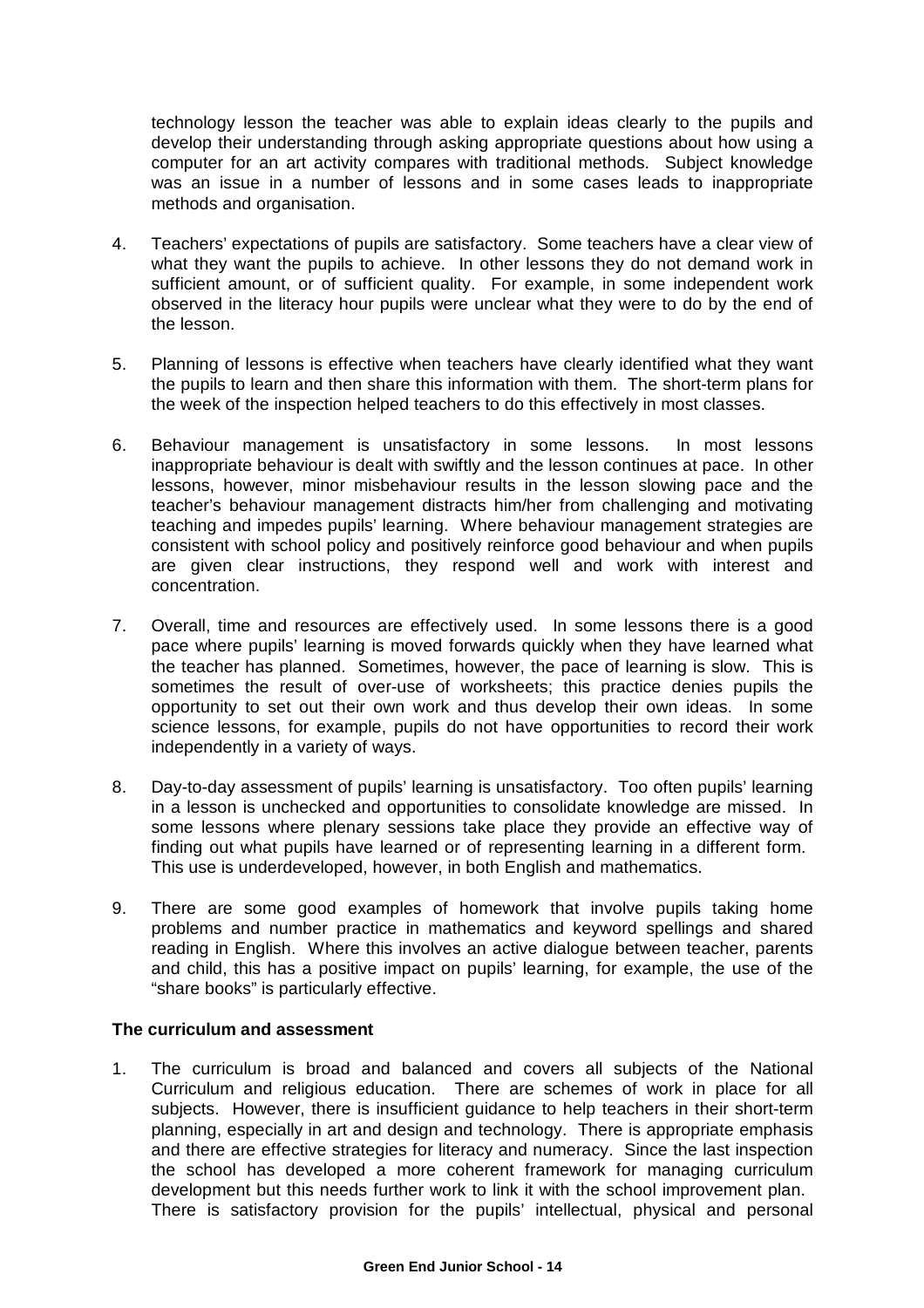development and this prepares them for secondary school. The teaching of literacy and numeracy is insufficiently developed in other subjects of the curriculum.

- 2. The curriculum for pupils with special educational needs is satisfactory and targets within individual education plans are clear. It is fully integrated for all pupils with special needs. The school has an up-to-date register. The school uses standard assessment test results and reading tests to target pupils who have a reading age below six and also those who are under-attaining. There is no general overview of pupils' progress when they are on the register but there are plans to set measurable targets and review as appropriate from December 1999. Provision for pupils who are withdrawn from lessons is good.
- 3. Statutory requirements are met for all National Curriculum subjects. Religious education conforms to the locally agreed syllabus.
- 4. Throughout the school pupils are taught in some single-age classes but mostly they are of mixed age. Setting is used for English, mathematics and science with some allowance for behaviour management of individual pupils for pupils in Years 5 and 6.
- 5. Sex education is taught. There is good provision for drugs and health education and there are anti-smoking displays in the school.
- 6. Throughout the school, long and medium term planning is good, providing a good framework for the curriculum. It provides for continuity and progression and for standardisation across the year groups. However, the school's short-term planning lacks appropriate activities to match pupils' prior attainment.
- 7. Provision for extra-curricular activities is good and enriches the school. Modern foreign languages are linked to geography. Sport, including football and lacrosse, choir, a recorder group and residential visits take place on a regular basis. St John's Ambulance Brigade delivers a First Aid club to pupils.
- 8. The school has a marking policy but this is not consistently used. In most cases work is well marked and up-to-date, with some teachers providing good positive comments. The best examples inform pupils about how to improve the quality of their work.
- 9. There are opportunities for assessment of the plans but are not often used and as such do not effectively feed planning. The school has some assessment procedures for English, mathematics and science, but none is in place for information and communications technology or religious education or for the remaining foundation subjects. The system for mathematics is good and is used effectively to inform planning. In science the tests at the end of the units of work are used to inform pupil reports. The use of the assessment tests to inform future planning is limited to the upper school. In English they use a range of reading tests and a school spelling test to order groups. They have started to use the optional standard assessment tests to analyse weaknesses in the curriculum but this is in an early stage.
- 10. Reports to parents are of good quality. They provide information about what pupils can actually do and set future targets.

#### **Pupils' spiritual, moral, social and cultural development**

1. Pupils' moral, social and cultural development is a strength of the school. Pupils' spiritual development is not so strongly developed. Pupils are given too few opportunities to reflect on their own beliefs and values. Assemblies do not always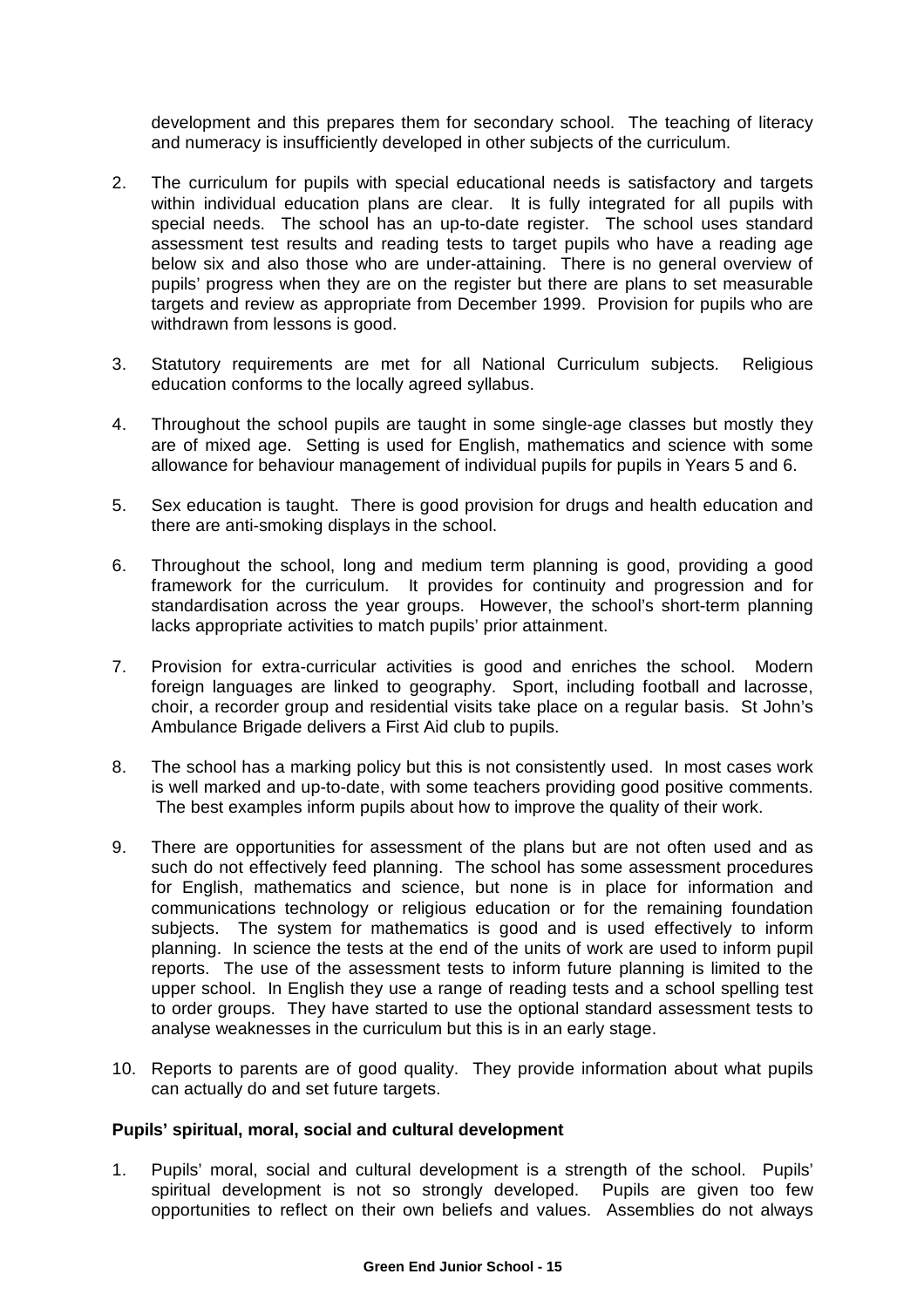include an act of collective worship. Lessons observed did not always provide opportunities for pupils to reflect on meaning and purposes. Pupils were made aware of Remembrance Day during an act of collective worship but little follow-up was undertaken to develop a sense of meaning and value amongst the pupils.

- 2. The school provides a wide range of opportunities for pupils to develop, express and understand moral values. Pupils are encouraged to distinguish right from wrong through various strategies including well-chosen stories in religious education lessons. The story of Moses and the Ten Commandments in the lower school is studied as part of Judaism and the story of Rama and Sita as part of the study of Hinduism in the upper school. Both stories encourage pupils to explore the concept of good conquering evil. Pupils learn to develop respect and mutual understanding for each other's culture and beliefs. There are various opportunities for pupils to explore ideas about rights and responsibilities. Various captions in the classrooms and around the school relay very positive messages about attitudes and outlook towards life in general, some examples being "You never know you can do it unless you try" and "It is nice to be important but more important to be nice".
- 3. The pupils' social development is greatly enhanced by the good relationships that exist between the staff and the pupils and amongst the diverse group of pupils. There was no evidence of bullying or racial tension during the period of inspection. An atmosphere and sense of racial harmony was observed and felt. Friendship groups in the playground are mixed in respect of gender and ethnicity. Pupils enter and leave the school building in an orderly manner. The pupils' behaviour and systems introduced for the management of the cafeteria system in the dining hall are of a high quality. Pupils take responsibility for collecting their lunch and for tidying up after they have eaten. Classroom monitors demonstrated a good sense of responsibility for the distribution and collection of lunch boxes in the dining hall.
- 4. The school has greatly improved the cultural development of its pupils since the last inspection. All classroom walls have multicultural displays including one called "We are special" which consisted of photographs of pupils of various ethnic backgrounds as well as a child in a wheelchair. There are relevant multilingual signs and displays around the school identifying some of the languages spoken or being studied by the pupils. A selection of religious artefacts and information is also on display along the corridor. This contributes to the enhancement of some of the pupils' own religious identity as well as helping to promote better understanding and recognition of the diverse community in which they live.
- 5. Pupils are given opportunities to study other countries including Egypt, Greece, France, Spain and Germany through the history, geography and modern foreign languages curriculum. This further helps to promote diversity within the curriculum. Pupils visit museums, art galleries and the local library and participate in musical concerts and productions.

## **Support, guidance and pupils' welfare**

- 1. The school provides a secure and caring environment for its pupils. There is a comprehensive child protection policy, managed by the head teacher, and the school's health and safety policy is detailed and appropriate.
- 2. Pupils' behaviour and attendance are monitored and recorded and this contributes to the quality of the school's annual reports to parents.
- 3. The school offers First Aid training to the oldest pupils, organised and delivered by a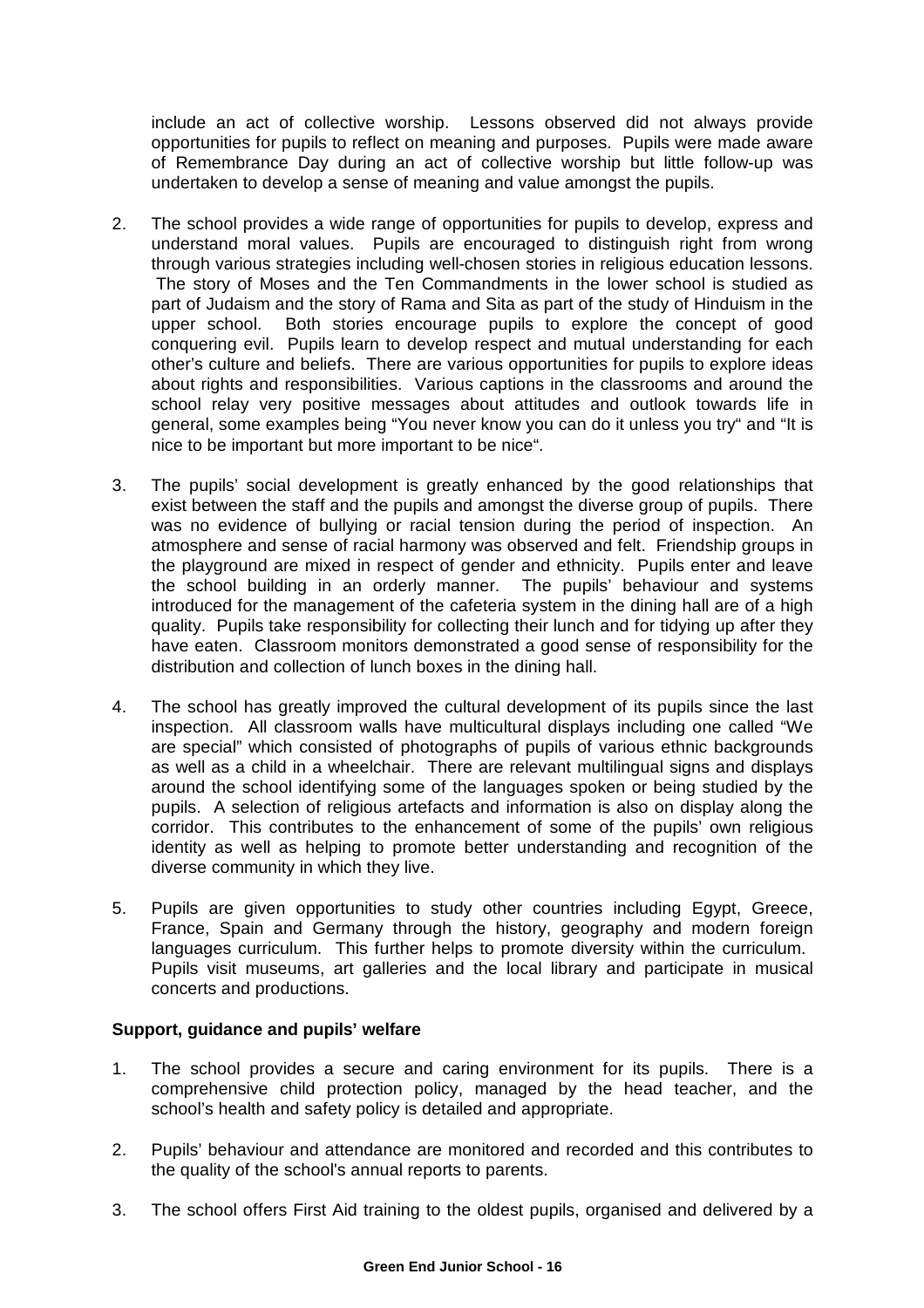teacher. First Aid provision in the school is good: there are three trained First Aiders, including the senior lunchtime organiser. Training is also provided for parents by a St John Ambulance trainer.

4. Visitors to the school include the education welfare officer, doctor and nurse. The community police officer assists in drugs awareness lessons which also draw on outreach programmes by Manchester City and Stockport football clubs.

#### **Partnership with parents and the community**

- 1. Communications between the school and parents are good. Annual reports to parents are very good. They give parents a detailed picture of their children's attainment and behaviour, and suggest a number of ways in which performance can be improved.
- 2. There are two parents' evenings each year at which parents receive a summary report about their children. Parents of children receiving learning support or learning a musical instrument receive reports that cover those activities. A newsletter is sent home every half term.
- 3. Sixteen parents were present at one assembly, and a number of parents attended Thursday's awards assembly. "Share books", which involve parents in their children's homework, work well for the younger children.
- 4. Visitors to the school include clergy, who often take assemblies, and this year has seen a visit by a theatre group with a drama presentation about electricity.
- 5. Pupils pursue outdoor activities at Ghyll Head, Windermere, and at Debdale Sailing Centre. Each year they take part in the Manchester Music Services "showcase" at the Royal Northern College of Music.

## **THE MANAGEMENT AND EFFICIENCY OF THE SCHOOL**

#### **Leadership and management**

- 1. The head teacher and governing body provide a clear educational direction for the school and are committed to raising standards. Governors have a number of committees and have recently established a performance and standards committee. The school is currently monitoring setting arrangements for the core subjects in the upper school and evaluating the effectiveness of setting in raising standards.
- 2. The management systems established by the head teacher are used effectively for curriculum development. For example, the curriculum teams working together with co-ordinators drive developments in particular subject areas. Roles and responsibilities are negotiated with staff to build upon individual strengths. The senior management team meets regularly to discuss current issues and identify future areas for development. Structured curriculum monitoring has taken place within some curriculum areas. This has resulted in whole staff discussions and is used to inform future developments.
- 3. The school improvement plan relates only to the current academic year. The plan has priority areas for development, which are costed within the school budget and timed. However, the targets set within it are not specific or measurable and the strategies to be employed for monitoring and evaluation are not identified. There are no clear links between the curriculum action plans devised by the teams of staff and the school improvement plan. This has a negative impact on informing further strategic planning.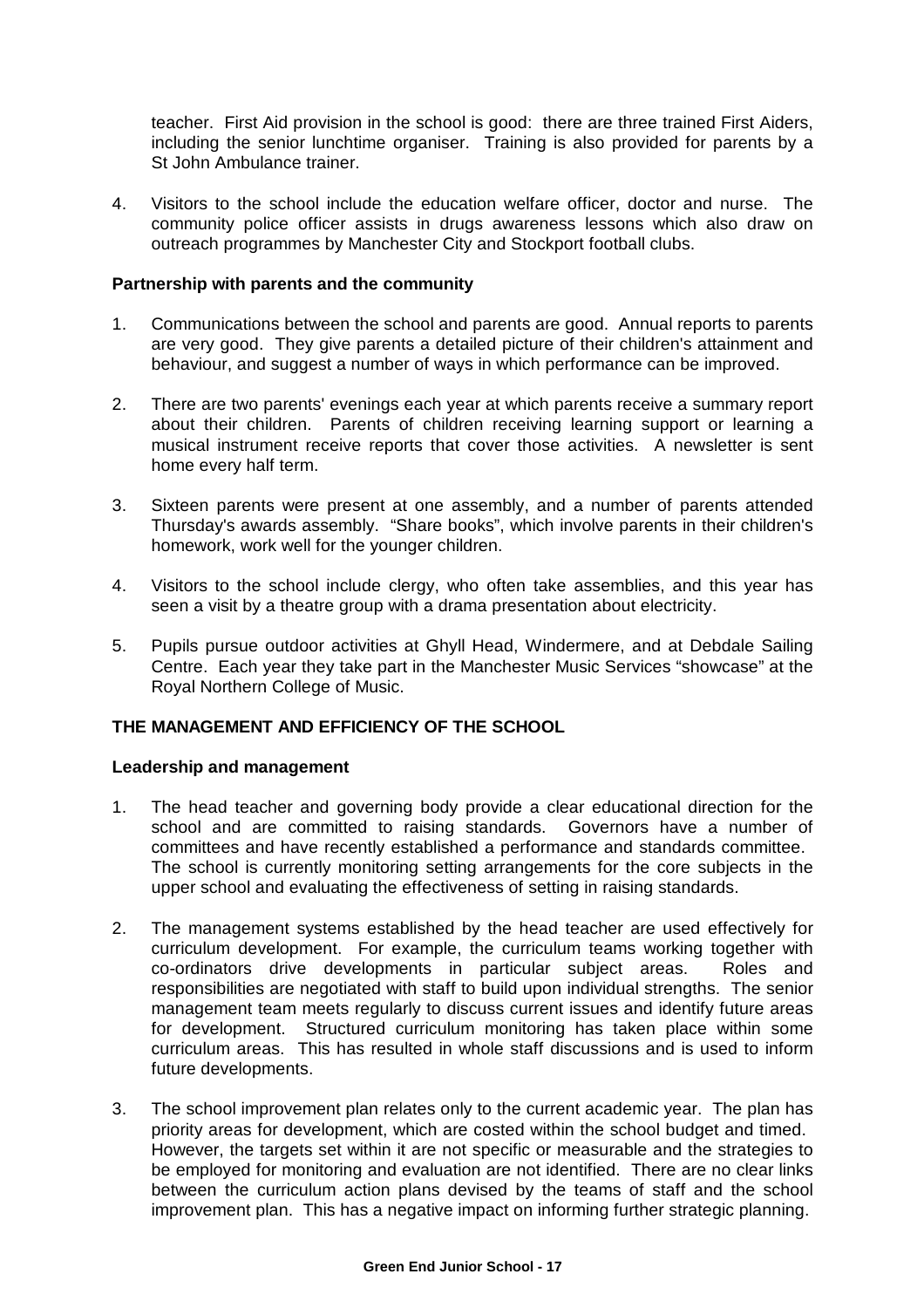- 4. The governing body, head teacher and all members of staff share an approach which is based upon respect and consideration for others. The school is committed to equal opportunities, the involvement of parents and the development of the whole child within a broad and balanced curriculum and this is reflected through all of its work.
- 5. The head teacher has the full support of the governors, parents and staff; he is accessible and communicates well. The ethos of the school is strong and all members of the school community are committed to the aims and policies of the school. Relationships in the school are good.
- 6. The governing body does not fulfil its statutory responsibilities with regard to the school prospectus and collective worship.

#### **Staffing, accommodation and learning resources**

- 1. The number and experience of the teaching and non-teaching staff satisfactorily match the needs of the curriculum and enable the curriculum to be effectively taught to all the pupils. The non-teaching assistants have a clear understanding of their roles and responsibilities and work alongside teachers to plan and support groups of pupils effectively.
- 2. There is effective induction of all new staff. The three new members of staff have each been allocated a planning partner who acts as a support and critical friend. New members of staff are encouraged to use the staff handbook to determine and familiarise themselves with school rules and routines. Guidance for staff is effective and staff development is well planned and matched to need. In-service training for identified needs is planned for the current term, including behaviour management and numeracy.
- 3. The induction of the newly qualified teacher (NQT) is good and fulfils statutory requirements. The NQT and her mentor regularly meet to plan and identify progress and support needs.
- 4. The limited amount of money available is effectively used to fund training and in-service courses targeted at the priority areas of the school improvement plan. Other areas receive a small amount of funding which allows the co-ordinators to attend local authority cluster meetings.
- 5. Judged solely in terms of internal space and play areas, accommodation allows the curriculum to be taught effectively. The interior of the school is clean and uses pupils' work in displays to excellent effect. Outside, however, the building presents an almost derelict appearance, with a patchwork roof, paint is peeling and window frames rotting. Playground space is generous and there are grassed and all-weather soccer pitches. However, administrative accommodation is woefully inadequate.
- 6. There is an adequate range of learning resources which contributes towards the development of pupils' learning and the work they produce. The library is satisfactorily resourced and contains non-fiction books. There is a good range of fiction books in each classroom. The information and communications technology suite is effectively used to develop pupils' information communicating skills. The computers in the classroom are less well used. A selection of resources is centrally stored and easily accessible. A number contribute towards promoting diversity across the curriculum in a positive way.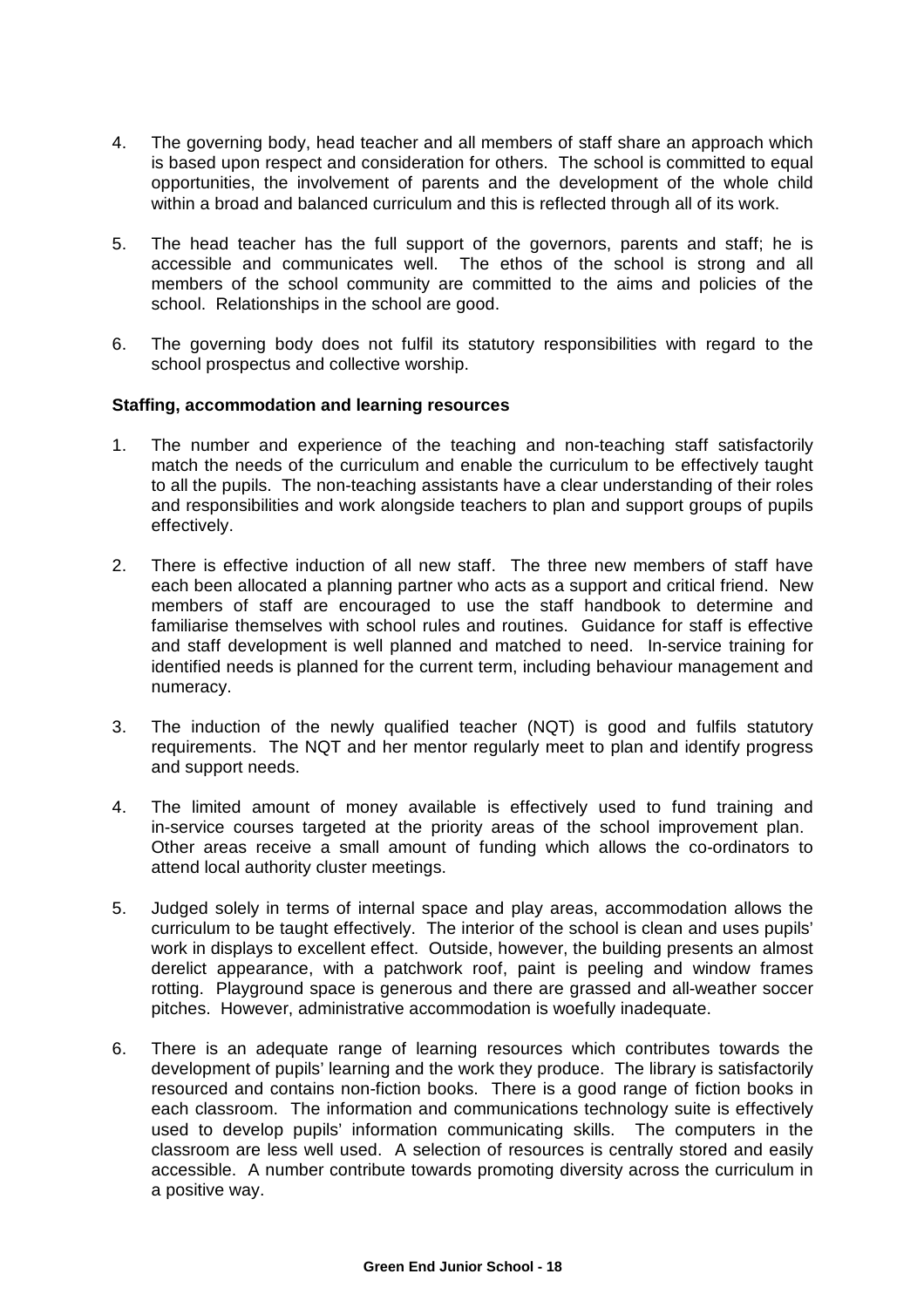#### **The efficiency of the school**

- 1. The school is managed efficiently and allocates its income effectively to support its aims and priorities. The head teacher and governing body have worked hard to achieve a balanced budget at the end of this financial year. Governors seek value for money effectively and the finance committee meets regularly and carefully monitors spending.
- 2. The school makes good use of the internal accommodation. A high proportion of the school budget is allocated to building maintenance and development. The school has recently started on a programme of internal decoration in order to enhance the learning environment for the pupils, and vandalism taking place out of school hours accounts for the high spending in this area.
- 3. The educational resources in school are carefully selected in order to meet the needs of the curriculum. When funding becomes available the school plans to develop further the range and quantity currently in school.
- 4. Effective deployment of staff enables maximum use of teaching and non-teaching expertise to meet the needs of all pupils. Money allocated to special educational needs is effectively used to support pupils' learning. Grants for in-service training are effectively used in the development of teachers' skills and in providing opportunities for staff to meet with curriculum co-ordinators from other schools.
- 5. Very good administrative procedures are in place. These are efficiently organised and supported on a day-to-day basis by the school administrator and do not intrude on the life of the school. Financial control is very good and the main recommendations from the auditors' report have been acted upon.
- 6. Taking into account the educational standards achieved, progress made, the attitudes of pupils, the quality of education provided and unit costs, the school gives satisfactory value for money.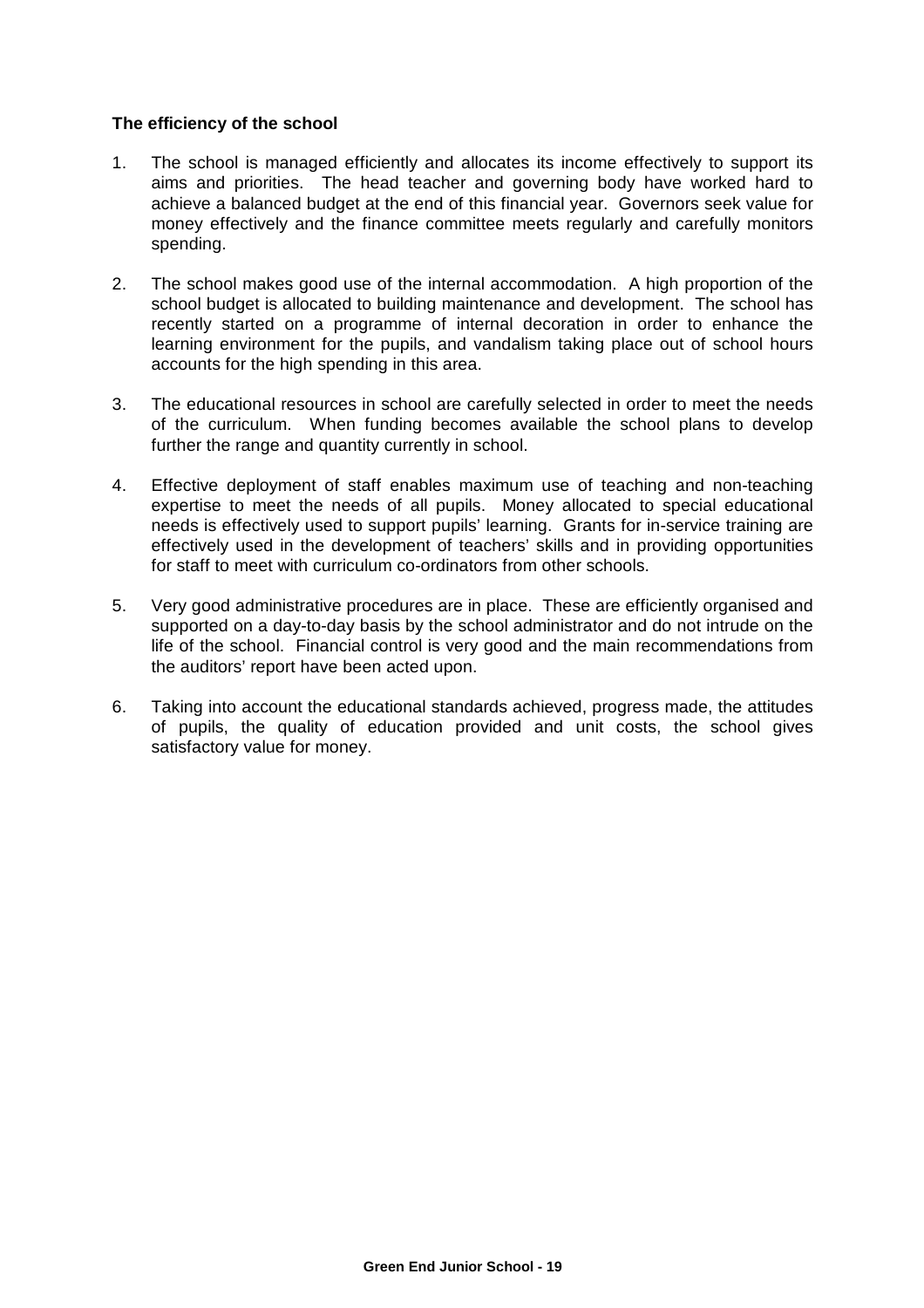## **PART B: CURRICULUM AREAS AND SUBJECTS**

## **ENGLISH, MATHEMATICS AND SCIENCE**

## **English**

- 1. The 1999 national tests show pupils' attainment in English was below the national average for eleven year-olds. It was above the average in relation to similar schools. This was not as good as the previous year's national test results when attainment was well above that of similar schools.
- 2. By the end of the key stage speaking and listening standards are in line with expectations for eleven-year-olds. In the last report they were good. Pupils are able to listen attentively to teachers and other pupils. They can take part in discussions and gain quiet pleasure from their success in making predictions. In the best lessons they are keen to offer ideas and experiences and ask relevant questions. In small groups they respond confidently and give ideas and opinions. Not enough opportunities are given in lessons to develop speaking skills by the setting of challenging open-ended questions. In assembly pupils are given opportunities to speak to the rest of the school.
- 3. By the end of the key stage reading standards are in line with national averages, which matches the last report. Pupils enjoy reading. They know the difference between fiction and non-fiction. Pupils read storybooks and regularly read at home. They have a "share book" in which parents or carers generally make comments. Not enough opportunities are given during the lessons for pupils to make full use of nonfiction to research topics which they are covering, nor to record this information. The guided reading groups take place but planning is insufficient: whilst it may reflect the lesson objective, it is not rigorous enough to cover all aspects of reading including higher level skills. Many pupils read stories and information books accurately by themselves, both silently and aloud. Pupils are given some opportunities to read their own writing at the end of lessons but this is not used effectively to promote reading skills. Lower attaining readers continue to need help and do not always understand the meaning of text. They are, therefore, unable to use the meaning to work out what a word should be. Higher and average attainers read fluently at the correct level. Average readers can make simple deductions and talk about authors. Written reading exercises do not take pupils sufficiently into the deeper meanings in text. Pupils know how to use index and contents pages. Pupils understand their own library system but this does not reflect using a library referencing system.
- 4. By the end of the key stage writing standards are still below the national average. Pupils still do not use neat and legible joined up handwriting most of the time. This was an issue during the last inspection. The standard of handwriting is better in the lower school. The school introduced a new scheme following the last inspection but it is not demonstrated effectively or used consistently by all teachers. Pupils do not use exciting and adventurous vocabulary or sustain ideas well in their writing. Writing often does not contain the more complex sentences. Pupils use straightforward punctuation but there is little evidence of more complex punctuation being used. Spelling is usually accurate by the end of both lower and upper juniors but when mistakes are made they are not always highlighted by teachers.
- 5. In the lower school the range covers some imaginative writing: letters home from Roman soldiers, playground poems based on the work of Alan Ahlberg and their own ten commandments. In the upper school there are elements of a range of writing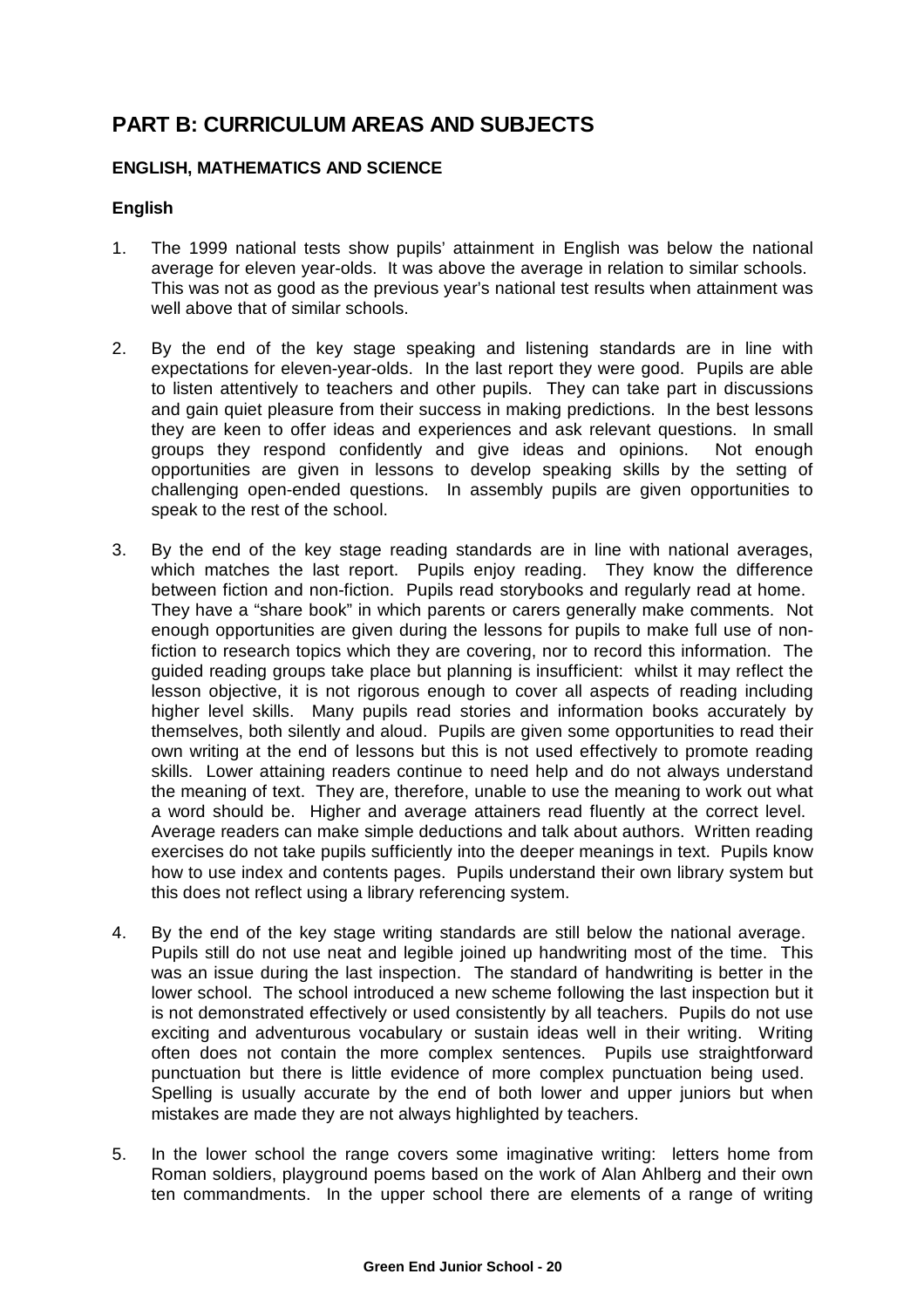which includes autobiography and writing from different opinions, for example the viewpoint of a situation based on being either a crocodile or an elephant. However, pupils do not use paragraphs well or develop ideas sufficiently in stories. Little opportunity is given to develop writing in other subject of the curriculum. Most pupils tend to write as they speak, often forgetting to use appropriate grammar. Most pupils use only simple sentences, as teachers do not teach complex forms effectively. The school has already identified this weakness, and whilst they have provided extra time in the school day and a detailed plan to cover all the aspects of creative writing, they are not using the guided writing session of the national literacy strategy to model writing effectively.

- 6. The progress made by pupils of all abilities over the four years of the key stage in writing, except those with special educational needs, is unsatisfactory. All pupils make satisfactory progress in reading over time. Overall, they make satisfactory progress in lessons. Pupils with special educational needs and those for whom English is an additional language make good progress because of skilled support. These pupils are sensitively withdrawn from lessons and receive a high level of support to enable them to work more effectively in the classrooms.
- 7. Pupils' response to the literacy strategy is good. In small groups it is very good. They show interest and enthusiasm. They concentrate well and behave well. Class lessons where attitudes are good have the same features. Personal development is good as pupils take responsibility for their learning by working well independently.
- 8. The quality of teaching is good overall. It is good or very good in half the lessons seen. In these lessons teachers' questioning and well-focused activities keep pupils concentrating and learning. Teachers' subject knowledge is satisfactory. However, in handwriting some teachers do not always follow the school policy or insist that pupils do. This has a detrimental effect on the quality of handwriting. Teachers generally match group tasks well to pupils' different levels of understanding. However, they do not always plan different learning objectives. The plenary is not used effectively to revisit and reinforce the teaching points of the lesson and is often unclear  $-$  a "show and tell". Pupils are well managed and teachers relate well to them. Homework with reading and spelling is used effectively through the "share book" to support learning. Day-to-day assessment relies on each class teacher, as there is no formal system. However, a good start has been made in the lower school. In unsatisfactory lessons teachers do not match the work well, the pace of learning is slow, behaviour is not well managed and the lesson plan is not always followed.
- 9. The curriculum is balanced, and medium-term planning is of good quality with plans for literacy, comprehension and creative writing. However, there are limited detailed learning objectives for the guided part of the literacy hour in reading and writing.
- 10. The co-ordinator has monitored the introduction of the strategy and is aware of what the school now needs in order to improve further the standards in English. She has co-ordinated resources well and sets a role model for other staff.

## **Mathematics**

1. Pupils' attainment in mathematics is below that expected of eleven-year-old pupils. In the 1999 National Curriculum tests the school's results were below the national average for eleven-year-olds and below those of similar schools. However, the number of pupils attaining level 4 at the end of the key stage continues to increase. Pupils in the lower school (Year 3 and Year 4) are attaining the level expected for their age. Younger pupils can choose the appropriate operation of addition or subtraction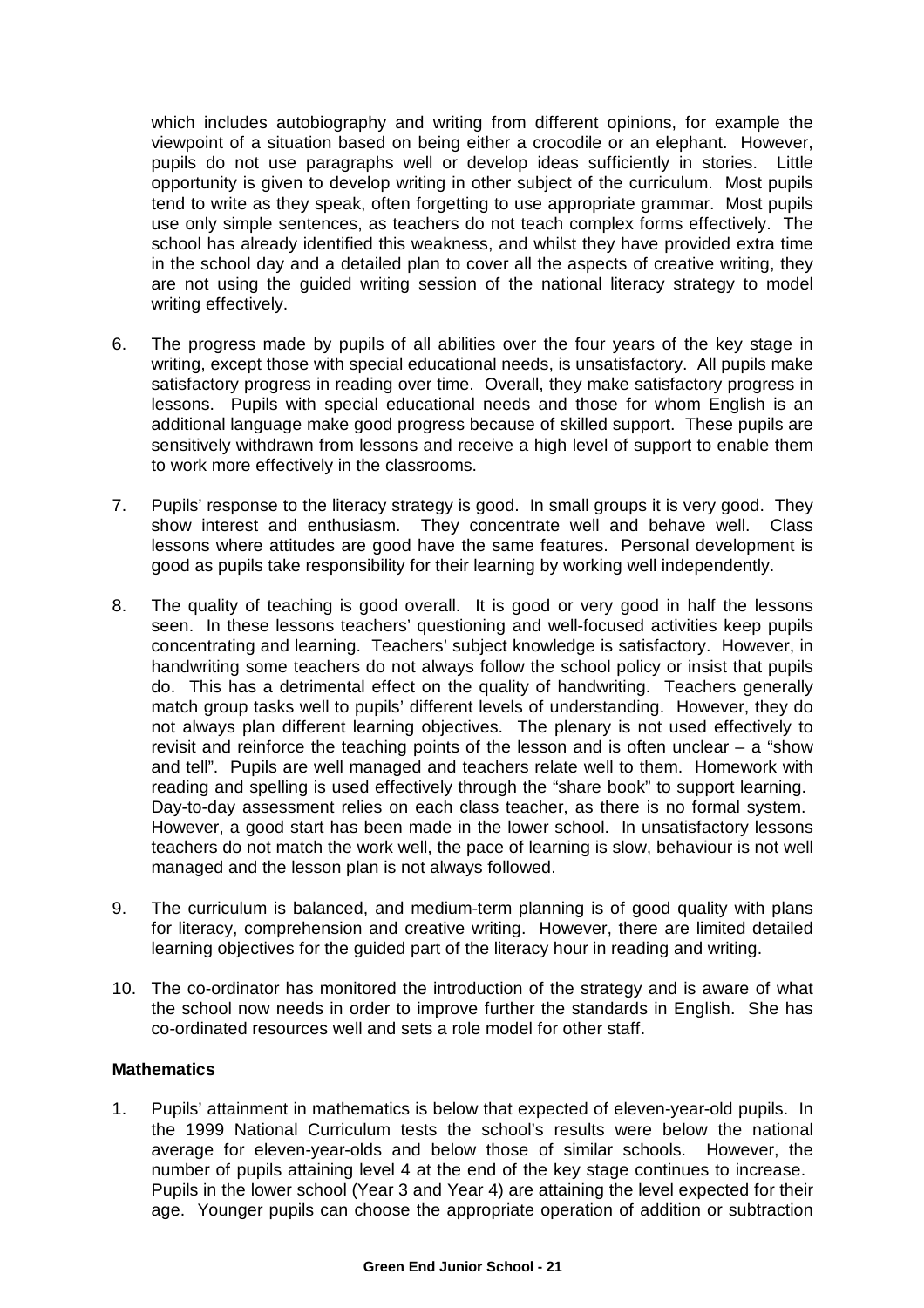when solving "real life" problems. They know the properties of two-dimensional shapes, including irregular rectangles. Older pupils can use addition, subtraction and multiplication using large numbers to solve problems. They can interpret data and know about fractions. They can measure accurately in millimetres and have an understanding of probability. There are opportunities for using and applying mathematics within the Numeracy Framework. Pupils have used information on attendance in school to produce graphs. This is an area of improvement since the last inspection.

- 2. Most pupils in the lower school make good progress in lessons and over time. Pupils with special educational needs make good progress towards the targets set for them. In the upper school most pupils make satisfactory progress in lessons and, in some sets, good progress over time.
- 3. The majority of pupils are keen to join in and respond well to the mental mathematics sessions at the start of each lesson. Many pupils in the lower school concentrate well and persevere with tasks to complete them in the time given during the main activity part of the lesson. They work well in pairs, sharing resources and ideas in problem solving activities. Most pupils are developing quick recall of facts and are willing to explain their methods and solutions to others. They present their work neatly and organise it well.
- 4. The quality of teaching is satisfactory overall. When teaching is good, time is used effectively especially in the main activity session. Activities are interesting and motivate the pupils who keep on task and thus the use of time is maximised. The behaviour of pupils is well managed and discussions are interactive so that pupil's responses are used to develop the lesson and misunderstandings are dealt with and corrected. When teaching is unsatisfactory activities do not challenge pupils' thinking or ideas. The majority of pupils lose interest and do not concentrate on their work and teachers then spend too much of the lesson time managing behaviour. Ineffective questions do not help pupils to work out strategies and ideas for themselves and share them with others. Limited discussions means that teachers are not checking how much the pupils know or understand.
- 5. Pupils' work is marked regularly and teachers make positive comments about the quality of presentation. Only a few teachers record explanations about mistakes and how to improve work by, for example, using a ruler with greater accuracy and care when measuring lines. Older pupils receive informative written comments about their understanding of the relationship between addition and subtraction. The school is planning from the National Numeracy Framework and the quality of planning is generally very good. Homework makes a significant contribution to the progress that pupils make, especially in learning tables. Older pupils have completed some written work at home on probability.
- 6. The curriculum is broad and balanced, and includes opportunities for using and applying mathematics knowledge and skills. However, there are only a few planned links in design and technology using measuring, understanding numbers in history and some co-ordinates work which will inform work in mapping in geography. There are appropriate links in information and communications technology through the data handling aspect of mathematics. The subject is well led by a co-ordinator who has only recently taken up the post, but has been part of the school working group for mathematics. He is effectively supported by the head teacher and the local authority consultant. The numeracy hour is fully implemented and the oral introduction is having a positive impact on standards in numeracy. Further development of the plenary session and more focused direct teaching in the main activity part of the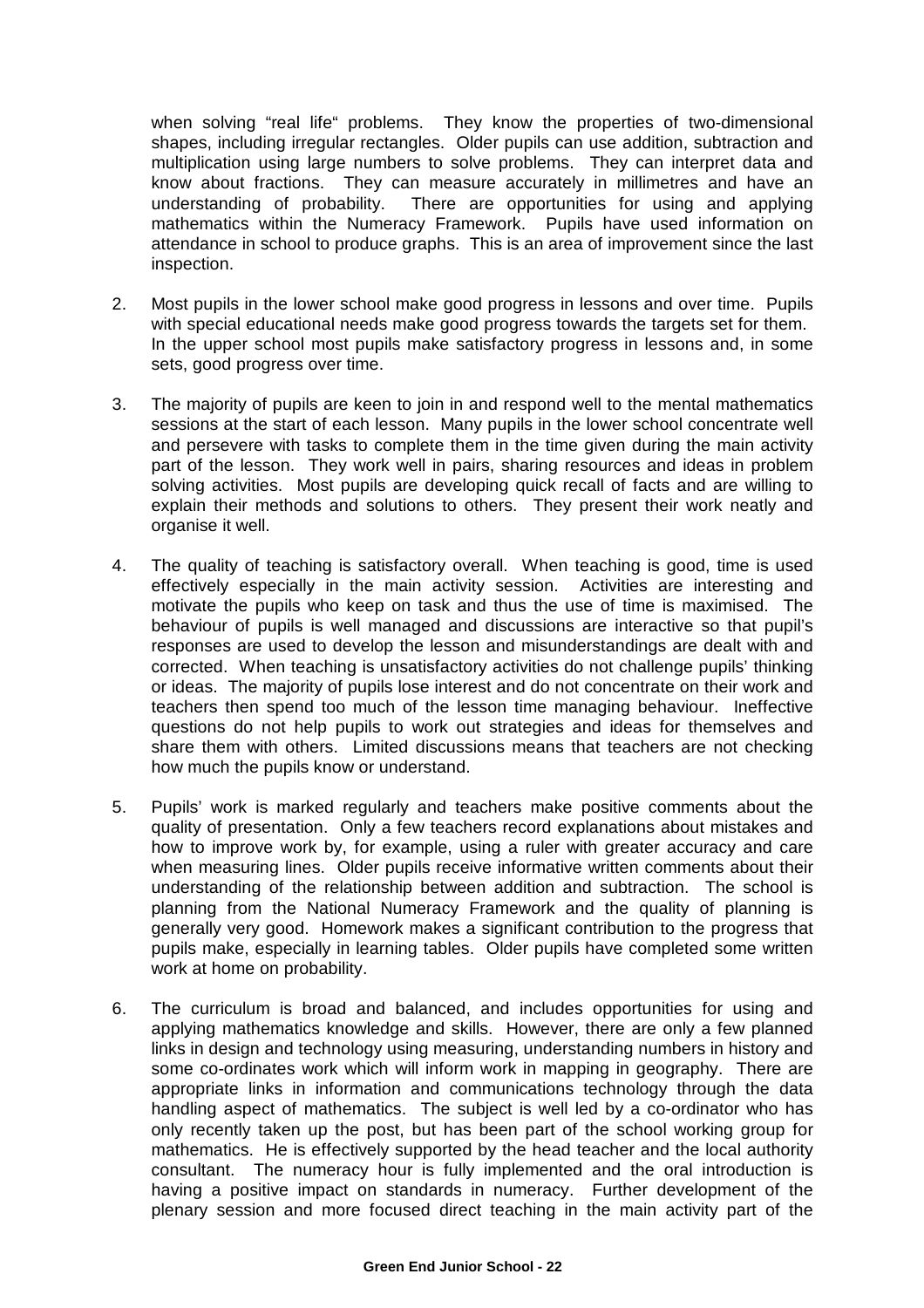lesson will improve the quality of teaching and learning in some classes and some sets. The school has recently introduced assessment to the level descriptions of the National Curriculum and more recently modified them to fit the Numeracy Framework review and assessment process. These do not, however, inform curriculum planning effectively for the next steps in learning or for revision.

#### **Science**

- 1. In 1998 there was a significant rise in attainment. Results in the national tests were in line with national expectations at the end of the key stage and well above the national average when compared with similar schools. In 1999 65% of pupils achieved level 4 or above, which was in line with similar schools but below the national average.
- 2. In all the lessons observed pupils were able to demonstrate levels in line with the national average in terms of their scientific knowledge and understanding. Pupils are able to talk confidently about the science they have been taught. They are able to explain how day and night occur and are able to discuss the effects of gravity and friction.
- 3. Pupils' progress is satisfactory across the key stage. Pupils gain in understanding key scientific ideas and principles and are able to apply previously gained knowledge and understanding to new situations. Pupils' progress in recording observations and measurements independently in a progressively clearer and more sophisticated way is limited owing to an over-reliance on the use of worksheets. Pupils with special educational needs make good progress.
- 4. Pupils' response is never less than satisfactory and is sometimes good. Most pupils behave well and respond positively to the tasks set, although a small number of pupils do display challenging behaviour during lessons which is effectively dealt with. Pupils are able to ask and answer questions of the teacher and are able to work co-operatively in groups and independently when required.
- 5. The quality of teaching is satisfactory. When teaching is good tasks are matched to pupils' level of attainment and questions are used effectively to probe pupils' knowledge and understanding. Teachers provide pupils with the opportunity to develop their scientific vocabulary and explanation is informative and well structured. There is insufficient use of day-to-day assessment to inform planning.
- 6. The co-ordinator provides enthusiastic leadership and has a good knowledge and understanding of the subject. The school has a subject policy and a good scheme of work that provides teachers with clear guidance on the work to be covered in each term within the upper and lower school. The lesson planning during the week of the inspection was good, but short-term plans for lessons, which include work planned for different groups and focused learning outcomes, are not evident at other times in teachers' planning files.
- 7. The school has established assessment procedures in the form of tests at the end of each unit of work and the results are recorded on individual pupil sheets. The information is used to inform the pupils' school reports at the end of the year and also to place the pupils into ability sets in the upper school. The units of work for the ability sets in the upper school are not matched to pupils' levels of attainment.
- 8. There are revision units within the scheme of work for the upper school and science facts lessons are also taught to the mixed ability classes which comprise Year 5 and Year 6 pupils. These lessons have implications for continuity and progression in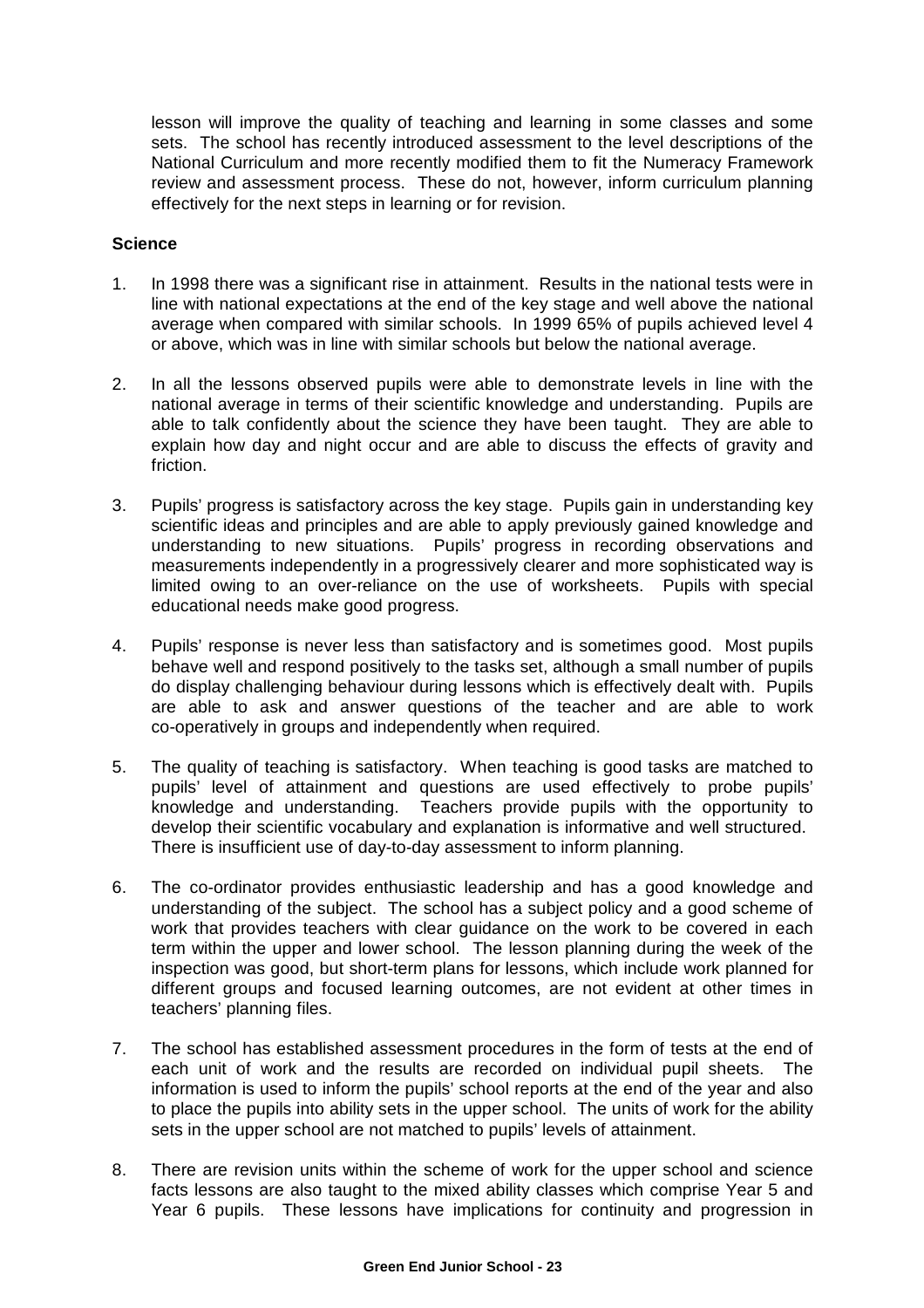understanding for the Year 5 pupils who are revising and learning facts in areas of science they have not yet covered.

9. The school has a range of resources which meet the needs of the science curriculum. Some items are limited in terms of the quantity required. The school is in the early stages of utilising the new suite of computers but there is limited software available to support pupils' learning in science.

#### **OTHER SUBJECTS OR COURSES**

#### **Information and communications technology**

- 1. Attainment in information and communications technology (ICT) is below what is expected nationally of eleven year-old pupils. Pupils in Year 6 have developed skills in logging on and off their computer network. They can use the functions of a desktop publisher and a graphics program and can create straightforward sets of instructions to control objects. However, they do not yet use these tools independently and purposefully. Their skills and knowledge in modelling and data handling are limited. A growing number of pupils are beginning to meet national expectations as a result of the new National Grid for Learning standard resources and also through attending after-school and lunchtime clubs. These pupils are beginning to develop a sense of audience in their work and can combine several skills together to create, for example, a bookmark or identity card. The attainment of nine year-old pupils is in line with national expectations and pupils can, for example, use word processors and art programs to create simple designs and patterns. They can search the Internet for simple information, for example about planets and moons in science, with direction from the teacher.
- 2. Pupils make satisfactory progress in lessons throughout the school, particularly in developing a range of skills from logging on and off their network to how to create pictures and use the Internet. They are being introduced to a limited range of well chosen programs which build their confidence and some pupils are now becoming independent in knowing when and why to change a font or add a picture. While some pupils are beginning to understand the benefits of using ICT, many are not yet developing explanations as to how a painting program might compare with traditional methods. The networked computer suite is well managed and is now contributing to consistent and steady progress by providing a high quality resource that is easy to use.
- 3. Pupils' response to using ICT is satisfactory overall. They enjoy their lessons and in some cases are highly motivated and industrious. Most pupils take care in their work at the computer and are able to collaborate to achieve the end result requested by the teacher. There are many instances where pupils are able to collaborate and co-operate. However, some pupils when working away from the computer are off-task and unmotivated.
- 4. The teaching of ICT is satisfactory overall. It ranges from very good to unsatisfactory. The very good teaching is associated with well-developed subject knowledge. In such lessons specific skills are taught but pupils are also encouraged to explain their work and evaluate the quality of what they are doing. Such teaching also challenges the pupils to produce and reflect on the benefits of ICT in their work. In good and very good lessons pupils are encouraged to use technical vocabulary and are stimulated by being taught new features of the software to extend and improve their work. Unsatisfactory teaching is associated with low teacher confidence with ICT. In such lessons pupils receive little feedback on how to improve their work and management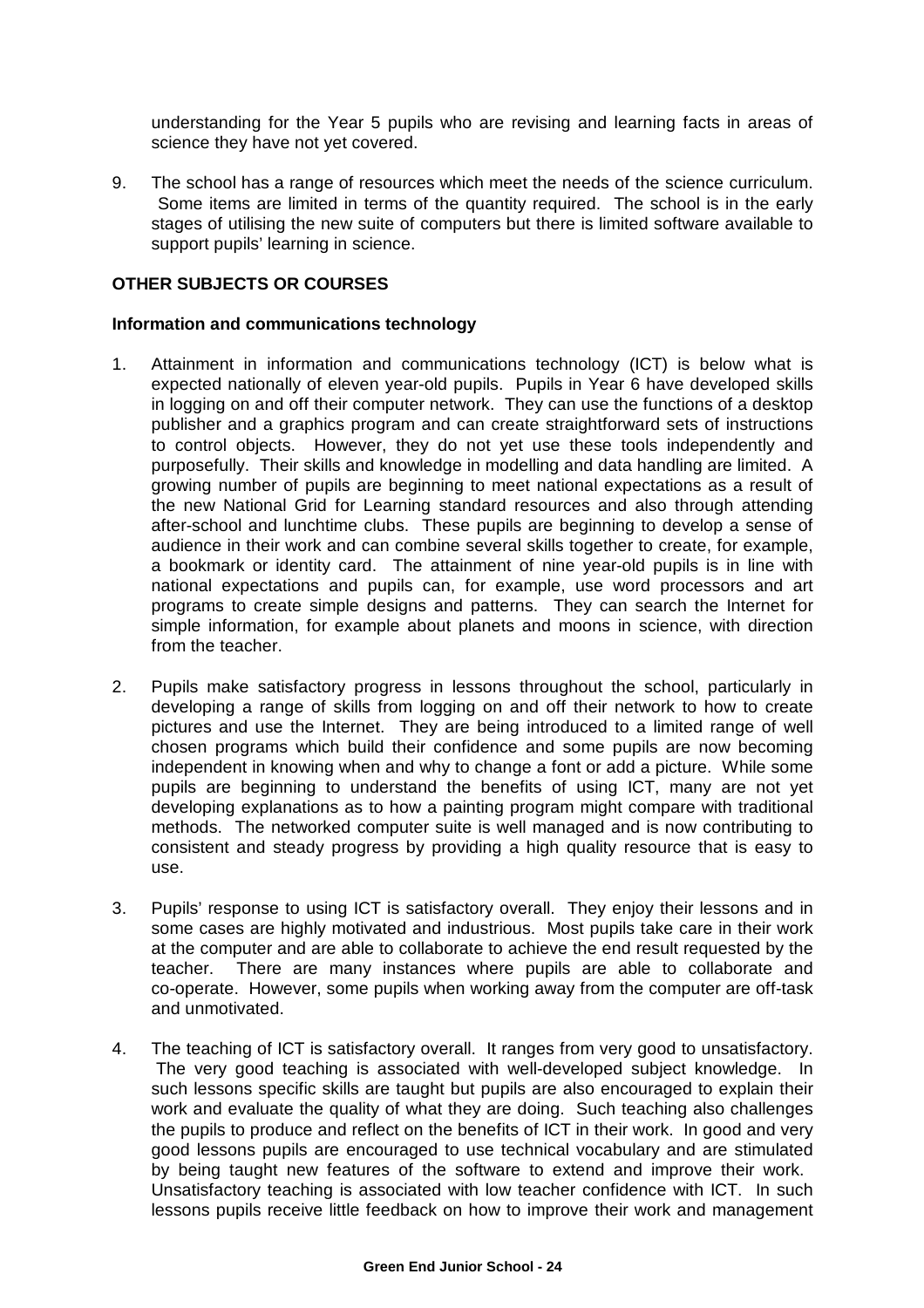of the pupils is weak. The computer suite requires half the pupils to work on other tasks. In some lessons observed pupils were frustrated because they did not get a turn. In good or very good lessons work away from the computer is related to ICT and interests the pupils and all pupils use the computers in each lesson.

- 5. The organisation of the computer suite is good equipment is well maintained and software and files are being increasingly well managed. However, space in the room is sometimes problematic and teachers find it difficult to move between groups of pupils and especially to move the pupils when they swap from ICT to other tasks. The room is heavily used in the afternoons but does not contribute to ICT development in the mornings. This means there is presently limited use of ICT to support the national numeracy and literacy strategies. The use of the suite for clubs at lunchtime and after school, which involves substantial numbers of pupils, parents and governors, has a major impact on attainment and progress.
- 6. The school has developed an effective and thorough action plan with clear targets for action related to the National Grid for Learning. While new equipment is well used older classroom equipment was rarely used in the week of inspection and some of this is now becoming unreliable.
- 7. Clear curriculum planning helps teachers recognise the skills and knowledge to be taught to pupils and a framework has been consistently developed to cover all the areas of the programmes of study. The co-ordinator is providing very effective leadership through managing the new network, providing support and guidance for teachers, leading extra-curricular activity and by setting an example through effective teaching. However, while files of pupils' work are developing on the network, assessment of pupils' attainment is underdeveloped.

## **Religious education**

- 1. Standards of attainment in religious education (RE) are in line with the expectations expressed in the locally agreed syllabus. All the pupils are aware that Britain is a multi-faith society and have a developing knowledge of Christianity and the other religions they are studying. Younger pupils can name and explain the uses of Jewish artefacts such as Kippah and Mezuzah. They know that Saturday is the Jewish day of rest called Shabbat. Older pupils are able to use the story of Rama and Sita to elaborate further the concept of good conquering over evil.
- 2. Most pupils are making satisfactory progress in the study of the various religions identified in the scheme of work. They have a developing awareness of some of the rituals and expectations of some of the religions such as Hinduism, Islam, Judaism and Christianity and make good progress in considering moral and social issues. The two year rolling RE programme provides opportunities for pupils to continue to develop their skills and acquire further religious knowledge and understanding, making good progress over time in the study of various religions identified in the scheme.
- 3. Pupils usually show interest in the subject content being taught. When teachers use visual aids, pupils respond with enthusiasm and demonstrate a good level of concentration. A few pupils who have a strong faith or belief in their own religion take responsibility for their own learning. This was clearly observed in one of the lessons when a Muslim boy compared the Shabbat with Juma, the Islamic holy day, and explained that Jews would worship God in congregation on Saturday just like Muslims go to mosque on Fridays.
- 4. The quality of teaching is satisfactory. Lessons are well prepared though there is an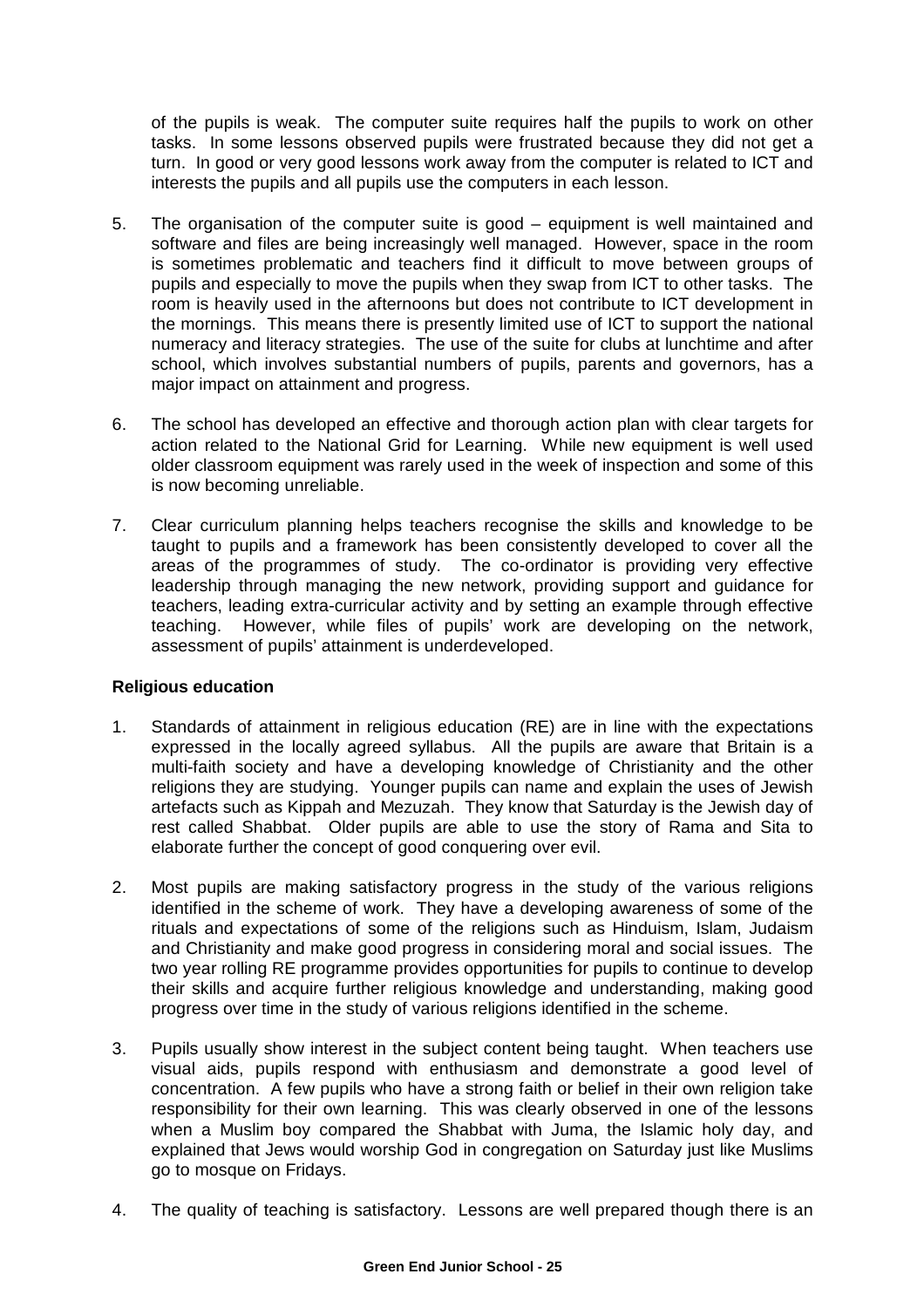over-reliance on the use of worksheets to develop understanding and in the follow-up of pupils' tasks and activities. Many of the lessons observed provided very few opportunities for pupils to reflect or to experience a moment of wonder or mystery. Good teaching was characterised by the skilful use of question and answer sessions accompanied by secure teacher knowledge and understanding of the aspect being taught.

- 5. The well-informed and enthusiastic co-ordinator has recently produced an effective scheme of work which is based upon the locally agreed syllabus. The co-ordinator sets targets, which effectively helps her prioritise tasks in the development of the new scheme. Planning is of a good quality and the RE curriculum provides clear directions, continuity and progression. However, teachers are not effectively using the short term plans to match work, hence pupils with special needs or English as an additional language are not always able to access the opportunities provided.
- 6. The subject contributes to the pupils' spiritual, moral, social and cultural development through the sensitive and appropriate use of faith of pupils and visitors who share beliefs, experiences and values. Artefacts are effectively used to create appropriate atmospheres and to stimulate curiosity. A spiritual and calm atmosphere was created in a lesson by a burning candle and the use of two Hindu pupils to share their experiences of the recent celebration of the Diwali festival. There is an adequate range of resources to support the delivery of the new scheme that strongly reflects and contributes towards the implementation of the school aims.

## **Art**

- 1. Progress in the few lessons observed was satisfactory. Throughout the key stage pupils are given the opportunity to work with paint in a variety of ways experiencing colour washing, marbling and colour mixing. They are given the opportunity to create their own pictures using the work of artists such as Kandinsky and Munch as a stimulus. Progress over time across the key stage is unsatisfactory. The scheme of work does not provide teachers with sufficient guidance and structure to ensure continuity and progression in the acquisition of skills.
- 2. Pupils are able to collaborate and co-operate with each other and demonstrate care for their own and others' work. The majority of pupils are able to work with sustained concentration on the task in hand and share materials well. Opportunities for pupils to select appropriate resources and evaluate and modify their work are limited.
- 3. The quality of teaching is mainly satisfactory. When teaching is good pupils are given the opportunity to discuss the use of colour and shape when working on mosaic patterns. Lessons are well planned and plenary sessions are used to revisit key points. Teaching is unsatisfactory when the teacher spends too long on exposition and the instructions for the pupils are unstructured and complex.
- 4. The recently appointed co-ordinator has produced a draft art policy. The school has insufficient resources to cover the range within the art curriculum; in particular, resources for three-dimensional art and textile work are limited and these areas are underdeveloped. The use of sketch books across the key stage is inconsistent.

## **Design and technology**

1. No design and technology lessons were seen during the week of inspection. From evaluation of teachers' planning, discussion with pupils and scrutiny of their work progress is unsatisfactory.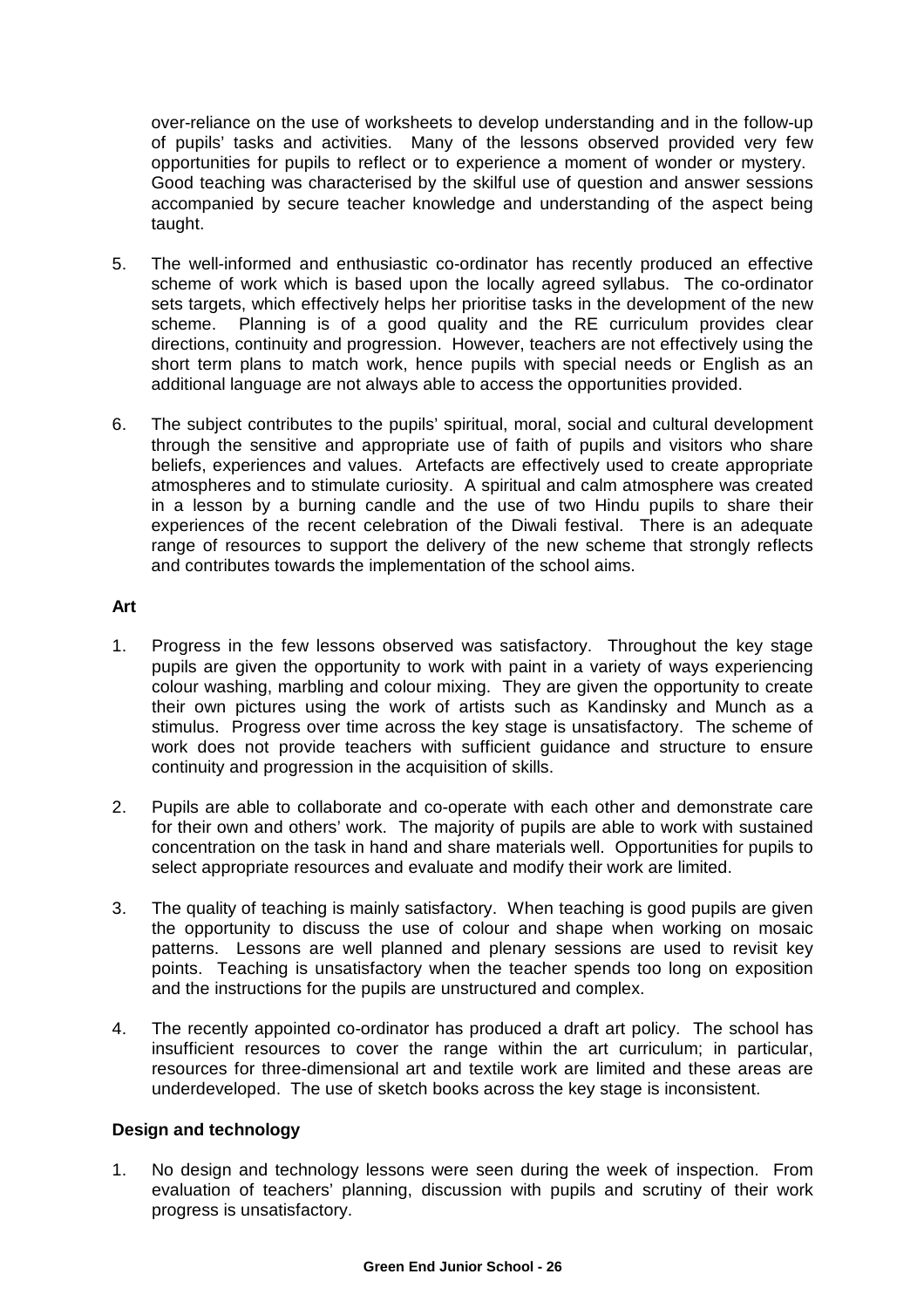- 2. Pupils receive a limited range of experience in design and technology. While most pupils in the school have made pop-up books during this academic year they have not had sufficient opportunity to analyse and disassemble them. They have had little opportunity to talk about and practise designing and making and in discussions have limited knowledge of using specifications or developing design briefs. Where teachers have allowed pupils opportunities to create storyboards and to examine other pop up books they are much clearer about the design process. Pupils have had little opportunity to use a wide range of materials and techniques or to evaluate, for example, commercial pop-up books. There is little variety in pupils' work and much of this is created to teachers' specifications so that those artefacts on display do not reflect pupils' ideas and designs.
- 3. The curriculum is satisfactorily planned with a scheme of work that is developed through weekly plans. However, curriculum guidance currently provides little information to teachers on what standard of work to expect from pupils or the teaching methods appropriate to design and technology. The school improvement plan has not placed sufficient emphasis on design and technology to address those elements identified within the previous Ofsted action plan and unsatisfactory progress has been made.

## **Geography**

- 1. During the week of the inspection only one geography lesson was observed. From the scrutiny of pupils' work and teachers' plans only a limited amount of work in geography has been completed this term.
- 2. Discussions with nine-year-olds and eleven-year-olds show that in the lesson observed and over time progress is satisfactory overall. Younger pupils are able to draw a plan view of the school and discuss the similarities and differences between Burnage and Stockport. Older pupils are able to use co-ordinates to locate different places on a map. They are developing understanding about the features of localities they have visited or studied.
- 3. Pupils are very willing and keen to share their experiences and knowledge of various countries they have visited. Most pupils show pride in their work by well-presented, neat and accurate drawing and written accounts.
- 4. In the lesson observed teaching was satisfactory. The lesson was well planned with effective management of pupil behaviour and appropriate use of a question and answer session at the start of the lesson.
- 5. Geography is effectively linked to the modern foreign languages curriculum through the study of Europe, and to history. There is little evidence of assessment in geography. There is an appropriate long-term plan which covers a two-year planned programme of localities, themes and skills. At the moment the subject does not have a co-ordinator. There is a suitable range of resources available for the teaching of this subject though there is an over-reliance on the use of worksheets.

## **History**

1. Progress is satisfactory for all pupils including those with special educational needs. They have an understanding of time through comparing the role of Egyptian Pharaohs with the role of the Queen. They are aware of the similarities and differences between the past and present. For example, they know that the Pharaoh was like a God and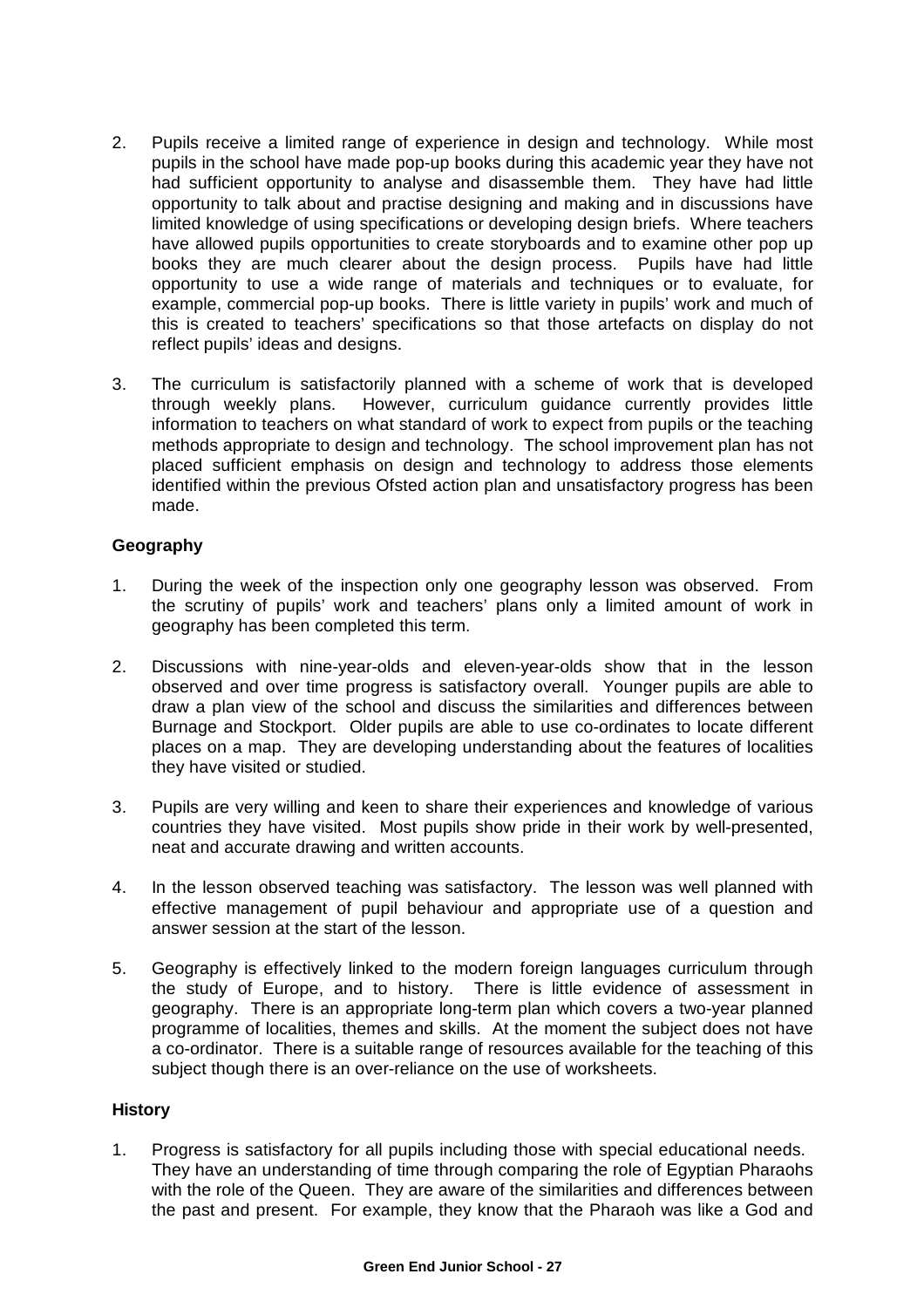had absolute power whereas the Queen has little power. Younger pupils have an understanding of Roman life in Britain and understand the basic structure of Roman cities and how they compare with those of today.

- 2. In the few lesson seen pupils' attitudes were unsatisfactory overall. Where they were satisfactory, behaviour was good and pupils were interested in the topic, although not many volunteered to answer questions. Where the response was not satisfactory it was in the latter part of the school day and the class teacher did not effectively deal with disruptive pupils who were off task and chattering amongst themselves. Personal development is also unsatisfactory, as pupils are not prepared to take responsibility for their own learning.
- 3. Overall, in the lessons observed, teaching was unsatisfactory. Lesson planning is sound and is embedded in the topic plan. Whilst the plans contain opportunities to evaluate the learning this is seldom used. Teachers' knowledge is sound. Where teaching is satisfactory in the lessons, there are high expectations of good work and good behaviour, there are clear learning objectives and pupils are well managed but there is little use of open-ended questioning. Where teaching is unsatisfactory, it is because the strategies for behaviour management do not always keep the pupils involved in learning.
- 4. Literacy is effectively integrated into this subject for the lower school where they use extended writing to develop their own ideas and support the topic. For example, they imagine that they are Romans soldiers and write home to tell their families what it is like in Britain. In the upper school little opportunity is given for pupils to extend their writing and the work is dominated by worksheets.
- 5. There is a detailed scheme of work and pupils follow a rolling programme of study to ensure that it covers the curriculum. Not enough use is made of research to allow pupils to develop those skills needed to improve their knowledge of the subject further. Resources are satisfactory and contain books, videos and subscription to local history magazines.

## **Music**

- 1. All pupils make satisfactory progress in class lessons and good progress in instrumental lessons and the choir. They are developing a good technical vocabulary and understand elements of music such as pitch and duration. Younger pupils perform musical patterns by ear and from notation. Older pupils sing songs in rounds and parts, developing the ability to listen to other performers. Pupils' singing in the choir shows accuracy, control and expressive use of voice. This is also evident in the school production of Earthsmoke and Rue. Pupils make good progress in instrumental tuition and in extra-curricular provision playing recorders. All pupils make satisfactory progress over time in playing tuned and untuned instruments and good progress in singing and playing woodwind instruments.
- 2. All pupils enjoy music. Younger pupils are confident to take turns as individuals and respond well as a group or class. They are sensible when selecting and playing instruments. They work well together and listen to each other when singing or playing. Older pupils are confident performers who listen, work hard to improve techniques and enjoy the challenge of new pieces.
- 3. Teaching is good. The scheme of work is effectively used to provide a good balance of musical activities and supports teachers through good lesson planning. The activities are interesting and motivate pupils. There is a brisk pace to lessons and the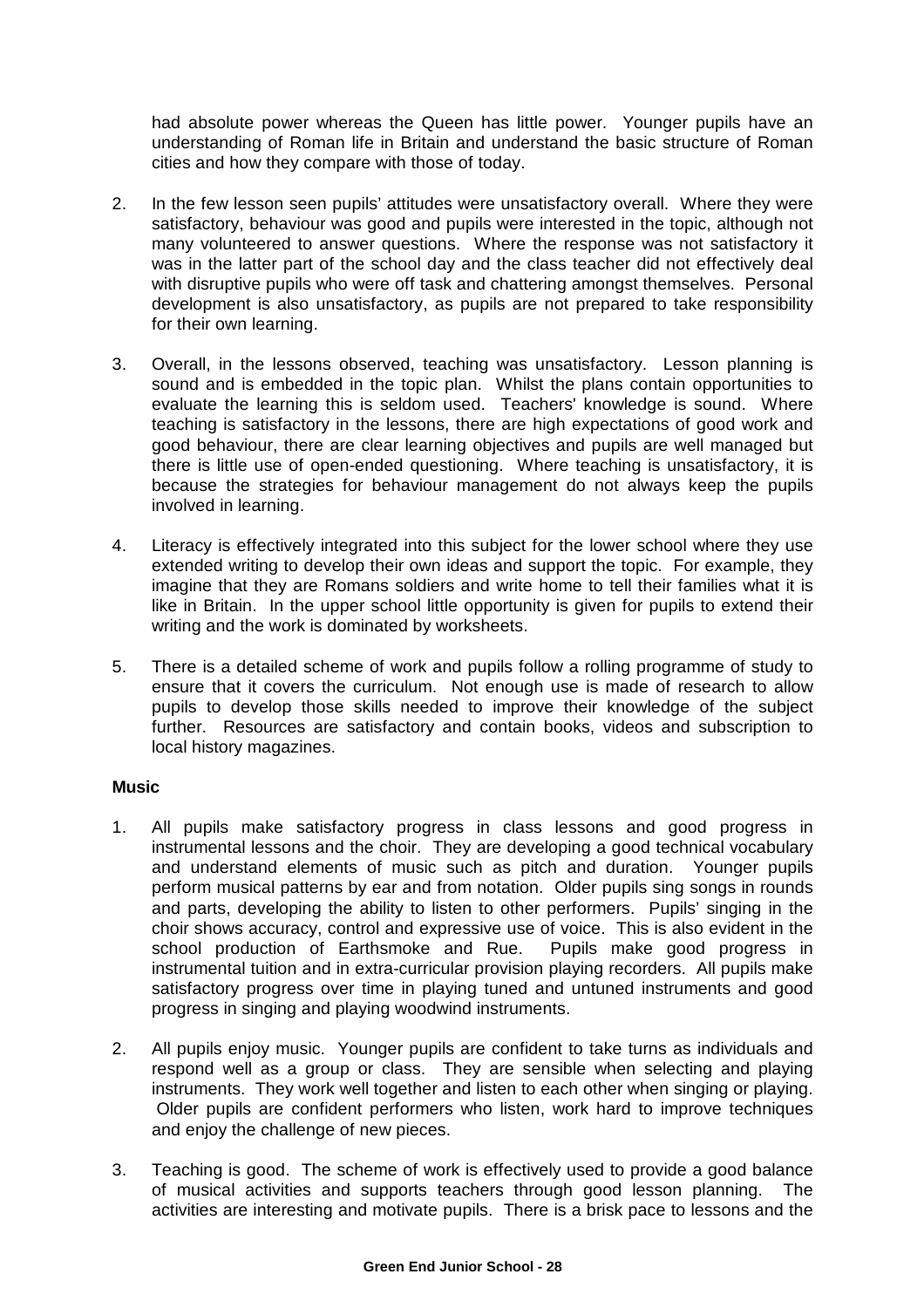range of short practical activities keeps pupils motivated and on task.

4. The curriculum is broad and balanced with opportunities to listen to a range of music in assemblies. The school choir performs at the Manchester Festival and in the local church, and last year's school production was presented to an audience at a large local theatre. Music makes a significant contribution to the school's ethos and, whilst there are changes in the co-ordinator role, the school is currently well supported by the local music service.

## **Physical education**

- 1. Only two physical education lessons were seen during the week of inspection. There is, therefore, insufficient evidence to make an overall judgement about teaching, progress and pupils' response.
- 2. There is a well-balanced physical education curriculum with appropriate time allocated to it. Planning suggests that pupils receive regular lessons in gymnastics, dance and games. Athletics is taught during the summer term and pupils in Year 3 and 4 receive swimming instruction.
- 3. Pupils made progress in the techniques of some of the traditional games during the week of inspection. They were seen to be learning to hold a hockey stick correctly and developing the passing techniques in both hockey and football. Some pupils performed these skills and demonstrated precision and control.
- 4. In the physical education lessons observed there was evidence of teachers planning active lessons which engaged the pupils. In games, for example, one teacher taught a range of skills that was followed by small group activities to develop techniques in hockey. Teachers were able to demonstrate effectively including one example that showed pupils how to pass a football with the side of their foot. Sometimes inappropriate pupil behaviour was not swiftly dealt with and this led to the lesson losing pace and other pupils becoming distracted.
- 5. Extra-curricular provision contributes to pupils' development in physical education. The football team plays with energy and team spirit and a small number of pupils enjoyed a lacrosse session with a visitor from a local club. Outdoor activities take place including climbing, caving and rafting at Ghyll Head for the oldest pupils and Debdale for all pupils where both water and land based activity takes place.
- 6. Provision for swimming makes a positive contribution to the curriculum, helping the Year 4 pupils observed to develop safety skills successfully and build confidence. Teaching is effective in giving pupils the basic elements of standard strokes, in this lesson back crawl. In the lessons observed pupils listened well and responded to the tasks confidently. Some pupils lack the confidence to swim the width of the pool on their backs. The journey to the pool adds significantly to the time allocated to physical education.

## **English as an additional language: EMAS support**

- 1. The ethnic minority achievement service (EMAS) support teacher is well qualified and experienced to teach pupils for whom English is an additional language (EAL). She currently offers support to targeted pupils in the lower school.
- 2. The consistent and good quality support being offered by the EMAS teacher is having an impact on the standards of achievement of the EAL pupils. The planning is of a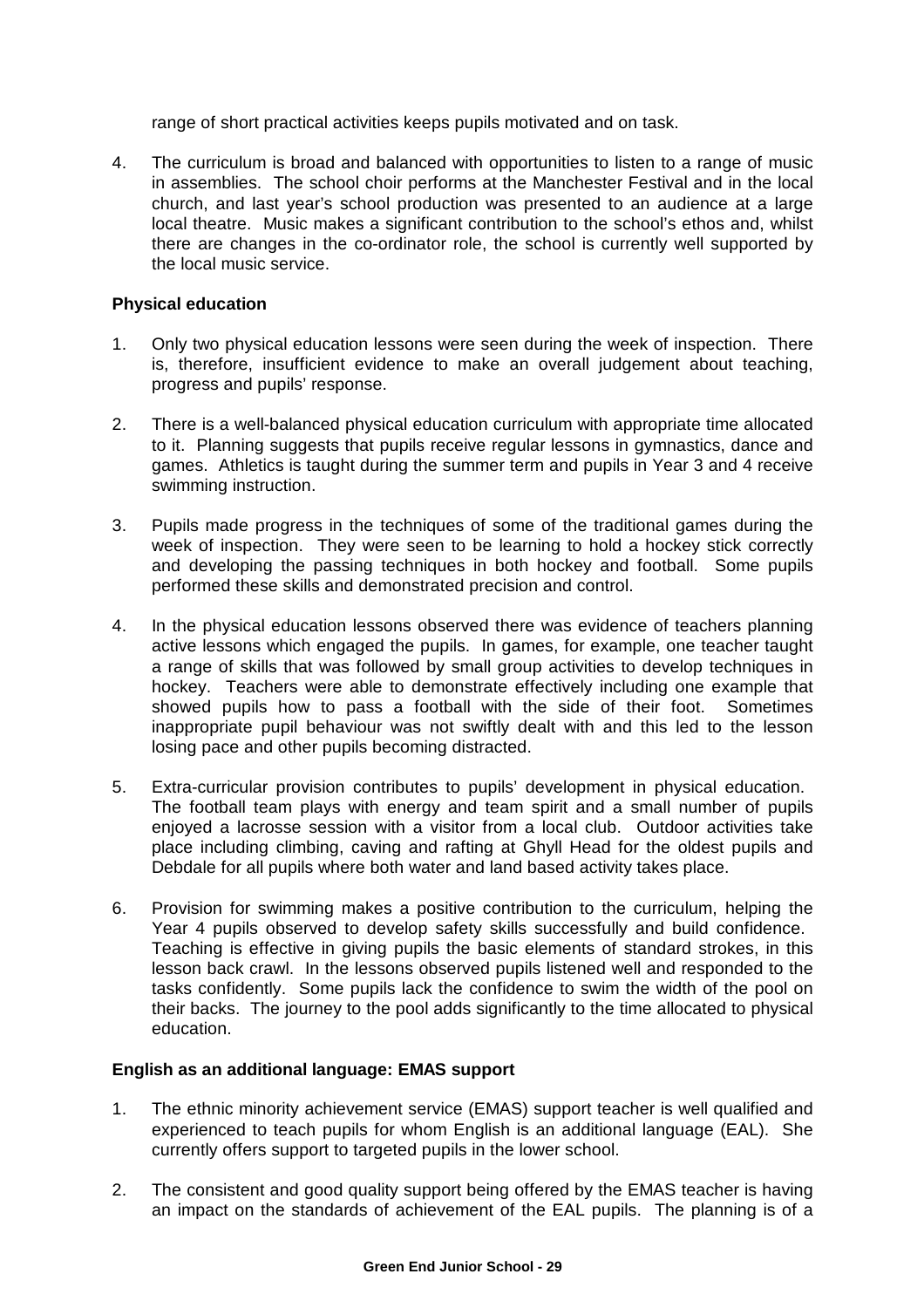high quality and is done in collaboration with the class teachers involved. Pupils are taught in class, except for new arrivals who receive effective intensive language support at the beginning and end of the days when the EMAS teacher is in school.

- 3. Progress is good overall. Pupils learn new words and meaning during lessons, especially the new arrivals. Pupils are given opportunities to consolidate concepts and vocabulary previously learnt and are also introduced to new words and concepts during lessons. Above average pupils are able to select imperative verbs from a passage and use them to write short sentences. Below average pupils are able to identify key words on their worksheet and explain why they are imperative verbs. New arrivals are able to identify various words learnt and use them in sentence construction. They are also able to copy them in their books using the correct letter formation.
- 4. Detailed, targeted pupil profiles are well kept by the teacher and effectively used to monitor progress and achievement. They are updated at the end of every term to inform the planning for the following term. Such monitoring procedures contribute towards providing relevant support.
- 5. The EMAS teacher plays an active role in the dissemination and sharing of information regarding the linguistic, religious and cultural needs of some of the pupils. Some parents use her effectively to communicate with the teachers.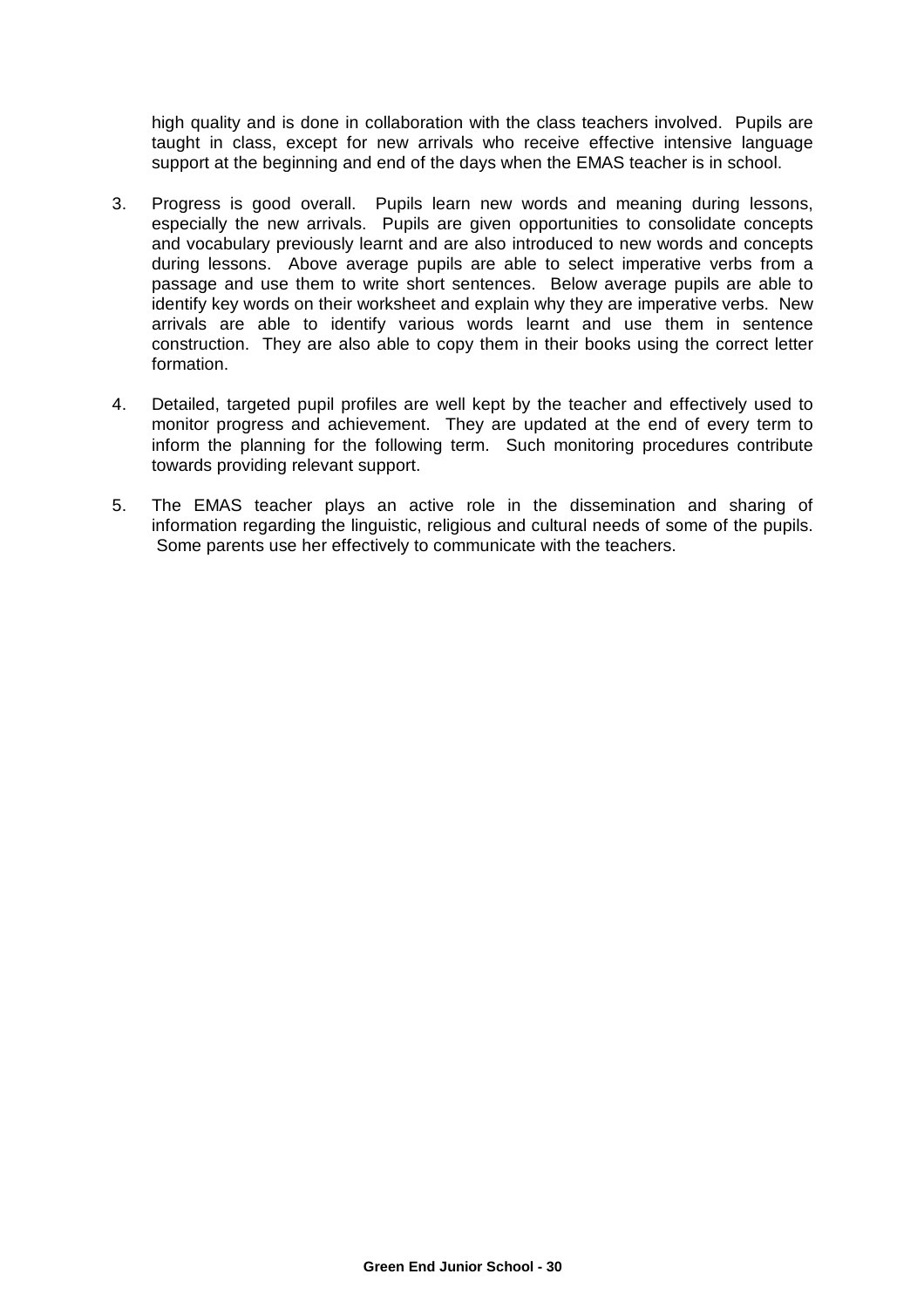# **PART C: INSPECTION DATA**

## **SUMMARY OF INSPECTION EVIDENCE**

- 1. The inspection was carried out by a team of six inspectors, including a lay inspector. During the four days in school the team observed 64 lessons, accounting for over 50 hours.
- 2. The inspectors heard pupils read and talked to many about their work. A range of assemblies, registrations and classroom routines was observed as well as play-time, lunch-time and extra-curricular activities. Pupils were observed entering and leaving school. The work of several pupils from each year group was examined along with photographic evidence of work in previous terms, work on display around the school, class books, school reports, assessment records and teachers' planning files. Inspectors interviewed all subject co-ordinators and several support staff. Meetings were held with the deputy head teacher, the full governing body and the chair and vice-chair of the governing body. The lay inspector also spoke to the head teachers of the main receiver secondary schools.
- 3. School documentation was scrutinised, including the school development plan, the previous inspection report and action plan, the special needs register, attendance records, registers, curriculum planning, assessment results, minutes from meetings of the governing body and their annual report to parents.
- 4. Parents' views were received at a meeting prior to the inspection, attended by five parents. The inspectors also considered the information from the 21 questionnaires returned and the additional comments written on them.

## **DATA AND INDICATORS**

## **Pupil data**

| Number of pupils<br>on roll (full-time<br>equivalent) | Number of pupils<br>with statements<br>of SEN | Number of pupils<br>on school's<br>register of SEN | Number of full-<br>time pupils eligible<br>for free school<br>meals |
|-------------------------------------------------------|-----------------------------------------------|----------------------------------------------------|---------------------------------------------------------------------|
| 274                                                   |                                               | 55                                                 | 126                                                                 |

## 138. **Teachers and classes**

#### 138. **Qualified teachers**

Total number of qualified teachers (full-time equivalent): Number of pupils per qualified teacher:

| クラ |  |
|----|--|
| г. |  |

## **Education support staff**

| Total number of education support staff: |  |
|------------------------------------------|--|
| Total aggregate hours worked each week:  |  |

**Average class size:** 30.4